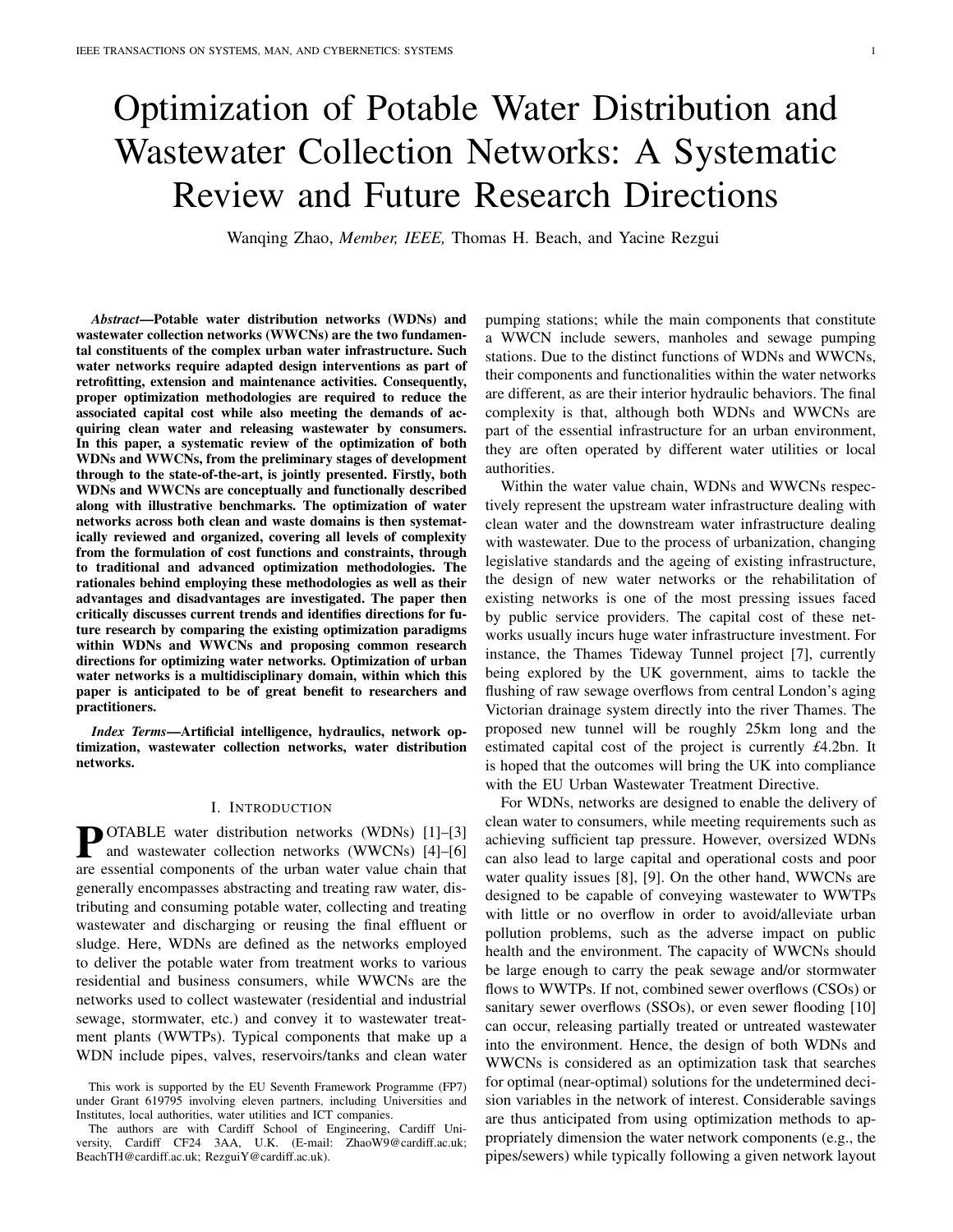

Fig. 1. Taxonomy of the optimization methodologies of water networks.

and satisfying a number of hydraulic and physical constraints such as the hydraulic water and wastewater behaviors.

The key task of water network optimization entails selecting between alternative solutions, which leads to finding the best or locally optimal solution(s) for dimensioning components involved in WDNs and WWCNs. It is a complex multidisciplinary task covering water and environmental management, artificial intelligence and ICT (Information Communication Technology) fields. A substantial number of optimization methodologies have been developed in this domain over the past few decades, which can be roughly categorized as shown in Fig. 1 though overlaps might exist between them. Firstly, two key categories of optimization methods employed in both WDNs and WWCNs are traditional deterministic and advanced metaheuristic methods. Deterministic optimization methods usually rely heavily on rigorous mathematical calculations. For example, the gradient of an objective function is required in a nonlinear programming approach. Depending on the number of solutions being dealt with simultaneously in the optimization process, the metaheuristic approach can be further divided into nonpopulation-based metaheuristics (usually only with a single solution being processed per iteration/generation) and population-based metaheuristics (with multiple solutions being processed per iteration/generation). Then, multi-objective optimization methods considering more than one (usually conflicting) objective are also a promising research area for the optimization of both WDNs and WWCNs. According to the distinct characteristics between WDNs and WWCNs, the decomposition and the intuitive heuristic approaches are therefore popularly studied. Furthermore, it is noted that the hybridization of various types of optimization methods is also seen in the domain.

In this paper, the contribution first lies in a systematic and comprehensive review of the optimization of both WDNs and WWCNs from the preliminary stages of development through to the state-of-the-art. Subsequently, current trends and future research directions are identified and discussed. A large spectrum of optimization research into the design of water networks is accessibly brought together in a multidisciplinary setting. It is worth noting that the two types of water networks across both clean and waste domains are jointly and critically analyzed, as opposed to traditional approaches which usually consider these in isolation. The motivation for jointly addressing the optimization of WDNs and WWCNs comes from the fact that *a)* they are essentially both an integral part of the complex water network but deal with different types of water (i.e., potable water and wastewater) and *b)* it is useful to learn from the differences and research gaps in designing such water networks from the optimization point of view, to mutually benefit from research advances and experiences, and to identify common future research directions in a united way. In that respect:

- *•* the water networks, objective functions and associated constraints are clearly presented providing an introduction to the underpinning theory for the optimization task in order to broaden the reach of the paper, from the original field of water and environmental management to other related fields, especially artificial intelligence;
- *•* an in-depth review of various traditional and advanced optimization methodologies for the optimization of both WDNs and WWCNs are systematically presented. The paper clearly presents and focuses on the intrinsic optimization problem of both types of water networks and the underpinning rationales of the optimization methods being used in the domain. The strengths and limitations behind using these methods are also thereby discussed. It has been found that research into optimization techniques within WWCNs is far less developed than within WDNs, especially in the use of advanced optimization approaches such as metaheuristics and multi-objective optimization;
- *•* critical discussion of current trends and identification of potential future research directions are then presented by comparing the existing optimization paradigms in WDNs and WWCNs and by proposing common research directions for optimizing both types of water networks. These include a variety of aspects such as network characteristics, optimization methodologies, hydraulic simulator adoption, constraints handling, unified objective functions, central repository construction, fair comparisons of optimization methods, network modeling, etc. High level guidance and suggestions for the development of new efficient and effective metaheuristic optimization paradigms for the domain are also described in the paper.

It is envisioned that this paper will enable more researchers, especially those from the field of artificial intelligence, ICT and water and environmental management, to focus on the key optimization problems in the domain, i.e., how to effectively (in terms of finding optimal solutions) and efficiently (in terms of developing computational inexpensive algorithms) optimize water networks with a view to minimizing network capital cost while addressing various physical and hydraulic constraints.

The paper is organized as follows. Section II presents the background description for WDNs and WWCNs. The mathematical formulation of the optimization problems and the systematic review of various optimization methodologies for both WDNs and WWCNs respectively, are given in Sections III and IV. Section V discusses current trends and potential opportunities for future research directions. Finally, Section VI concludes the paper.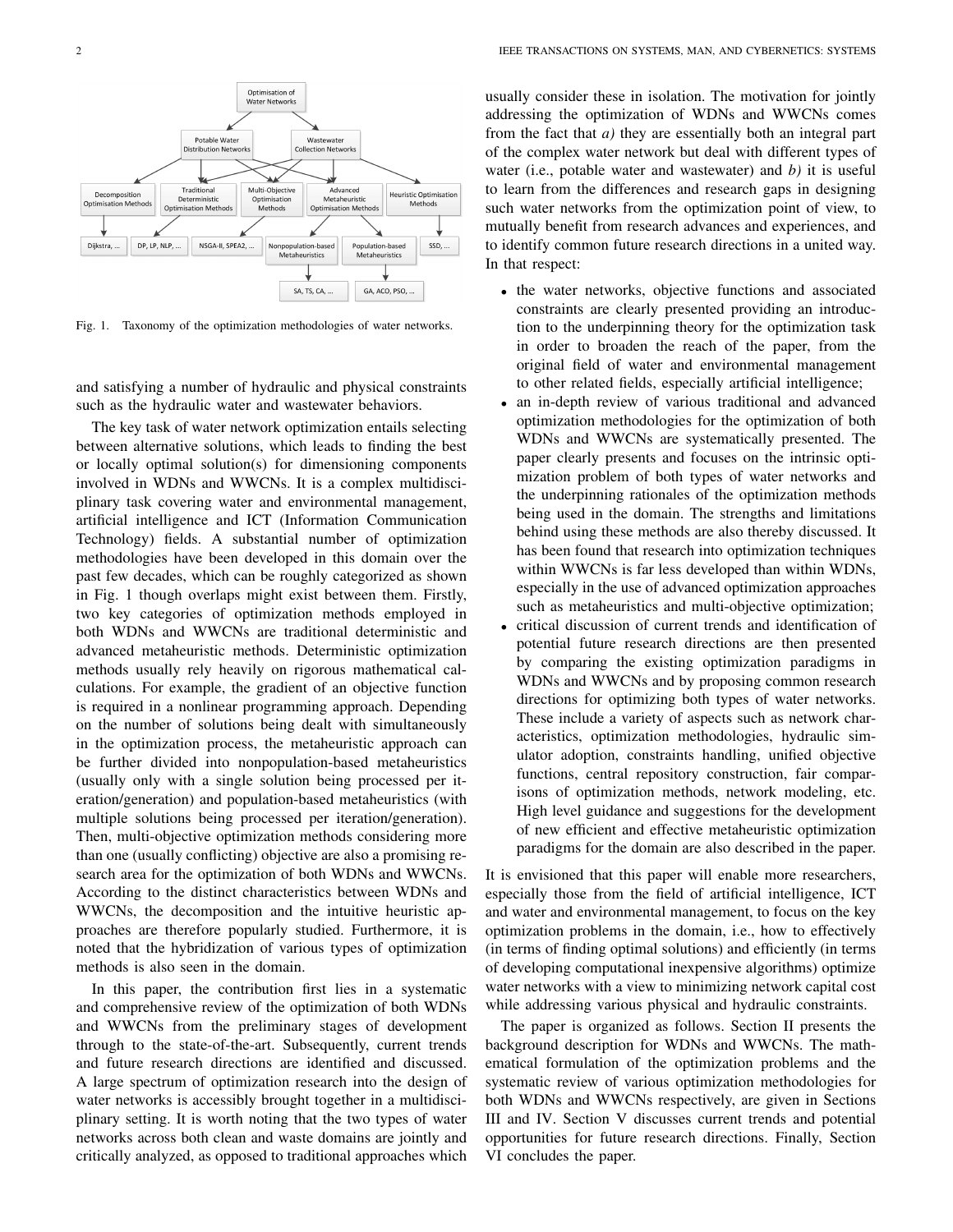

Fig. 2. Schematic of potable water distribution and wastewater collection services for a property.

# II. WATER NETWORK DESCRIPTION

As basic constituents of the urban water infrastructure used to deliver clean water to consumers and to collect wastewater from consumers and surface runoffs (commonly shown as in Fig. 2) [11], water distribution networks (WDNs) and wastewater collection networks (WWCNs) are fundamental to our daily lives. The roles and characteristics of WDNs and WWCNs are described in this section to elicit the network optimization tasks. Well-known benchmarks are also depicted to provide an intuitive understanding of water networks.

# *A. Potable Water Distribution Networks*

Generally, potable water distribution networks (WDNs) [1]– [3] refer to the water infrastructure used to distribute potable water obtained from treatment works to consumers within a local region. A typical WDN is comprised of pumps, reservoirs/tanks, pipes and valves. Normally, multiple treatment works (indicating the availability of multiple sources of water) exist to provide a sufficient amount of potable water for the region and also to increase the network reliability. In reality, the adoption of loops in the design of WDNs further helps improve the network reliability as alternative water flow paths are created to address pipe failures or maintenance work [12]. Once the raw water is treated, potable water is obtained and leaves the water treatment works through pipes normally driven by pumping, gravity or a combination of both. The potable water is then pressurized in the network and delivered to different consumer nodes. Additionally, within a WDN, potable water is often stored in reservoirs/tanks for the short term, to aid with pressurizing the network, satisfying peak water demand throughout the day and emergency situations. Fig. 2 shows the point at which the WDN arrives at the consumer's property, indicating how a property is typically connected to the water utility or local authority owned water main.

To obtain an initial impression of WDNs and a better understanding of the optimization tasks to be investigated, Fig. 3a depicts the commonly used Anytown benchmark (presented in the battle of the network models (BNM) in 1985), aimed to provide a relatively realistic network having typical features of real systems [13]. Here, the arcs denote the pipes and the nodes denote the treatment plants, reservoirs/tanks, pumps, junctions and demand points where necessary. This benchmark includes a water treatment works, a pumping station, two tanks, 19 consumer nodes and 41 pipelines. Three identical pumps in the pumping station are employed to take potable water from the clear well at the treatment works and pump it into the WDN. The pipes denoted as solid lines are the existing ones, of which the thick and the thin lines are in the central city and residential area, respectively. The dashed lines represent new pipelines. There are also some other frequently used benchmarks, such as the two-loop network [14], Hanoi network [15], NYCT (New York City Tunnel) [16] and the two-reservoir network [17]. The length of each pipeline, the demand, elevation and minimum required head of each node, the available types of pipes and their cost, etc., can all be found in the corresponding references.

There are two types of hydraulic mechanisms that have to be followed within a WDN, i.e., the conservation law of mass and the conservation law of energy [1]. The conservation law of mass is used to describe the continuity of flow at every node in the network, while the energy conservation law states that the pressure head losses accumulated along a closed loop should be zero. Given the nodal demands and the network properties for a specified network layout, the water flows and pressures in a WDN can be determined by utilizing these hydraulic mechanisms. The famous simulation model EPANET [19] is widely used to simulate the functions of the hydraulic mechanisms and is commonly used in the domain of WDN optimization. There are also some other simulation models that have been developed in the last forty years, e.g., InfoWorks WS [20], Cross [21], HYDROFLO [22], KYPipe [23]. It is also worthwhile mentioning that a WDN can also be conveniently managed by dividing the network into a set of district metering areas (DMAs) using isolation valves [24]. These DMAs are hydraulically isolated from one another and the amount of incoming and outgoing water to a DMA can thus be easily measured and controlled, where a DMA manager can be involved for various operations. These characteristics allow burst pipes to be easily located, and this was perhaps the initial motivation behind the adoption of DMAs within WDNs.

#### *B. Wastewater Collection Networks*

Wastewater collection networks (WWCNs), on the other hand, refer to the water infrastructure used to collect and convey wastewater from consumers and/or surface runoffs to wastewater treatment plants (WWTPs). As a result, wastewater can be treated in the WWTPs rather than being directly discharged in order to protect the environment and to prevent outbreaks of disease. Fig. 2 shows how the WWCN connects to both properties and street drainage by adopting a separate sewer system.

According to the different types of wastewater (sewage and/or stormwater) collected in WWCNs, there are generally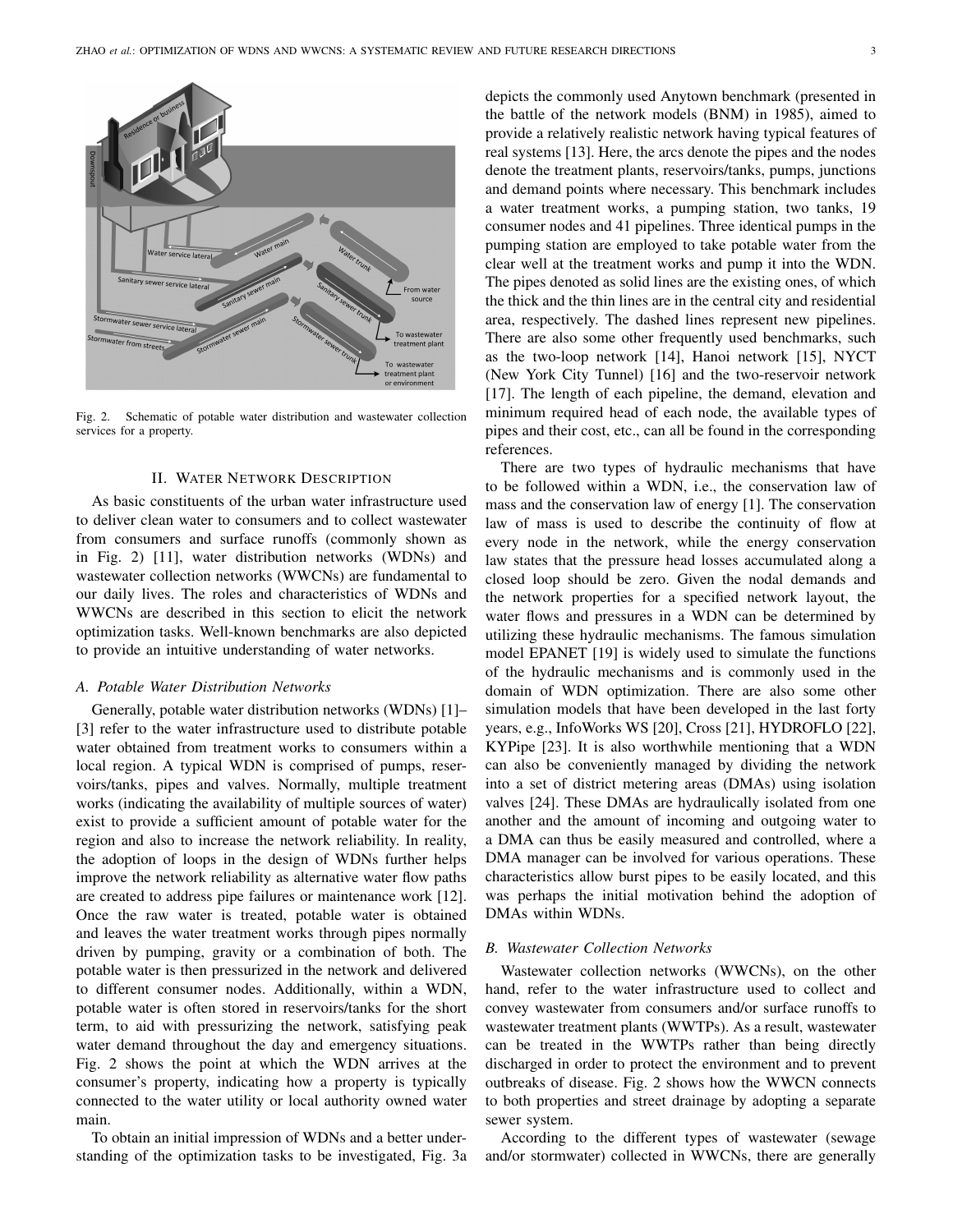

Fig. 3. Benchmark of potable water distribution and wastewater collection networks.

two types of WWCNs, i.e., combined sewer systems and separate sewer systems. The combined sewer systems [25] (aka combined sewage or sewerage systems) which are common in old urban wastewater systems are adopted to transport both stormwater (e.g., rainwater, snow, hail, etc.) and sewage in the same sewers. As the stormwater volumes are hard to predict and can reach large quantities in a short time period, the phenomenon of combined sewer overflows (CSOs) is reasonably common, resulting in serious environment contamination. Modern wastewater collection systems are often comprised of both sanitary sewer systems and stormwater systems as shown in Fig. 2, which transport sewage separate from stormwater. On the one hand, sanitary sewer systems [26] (aka sewage or sewerage systems) are only used to transport sewage from domestic properties and wastewater from businesses to WWTPs. It should be noted that businesses are required to

have appropriate approvals from local authorities for discharging their wastewater. On the other hand, stormwater systems [27] are used to collect stormwater that flows across surfaces, such as downspouts, streets and footpaths. The stormwater is then transported to waterways with little or no treatment (Some legislation may require a certain level of stormwater treatment).

Apart from the different types of wastewater collected in WWCNs, there are also varying ways in which wastewater is conveyed, i.e., gravity sewer systems, pressure sewer systems, septic tank effluent drainage (STED, aka effluent sewer system) and vacuum sewer systems [28]. Of these, gravity sewer systems are the most common, which convey wastewater mainly by gravity to a WWTP in order to save energy. Therefore, the optimization of gravity sewer systems constitutes the main topic to be investigated for WWCNs in this paper. In a gravity sewer system, the sewers have to be buried at proper depths with sufficient gradients in order to keep the wastewater moving through the network. In addition, manholes are used to connect different sewers to meet the changes in flow directions and sewer slopes, and also for the convenience of sewer cleaning and flushing. Depending on the geography, excavation cost and other constraints, lift pumps are occasionally required to raise wastewater from a lower sewer line to a higher one.

As in the WDN description, Fig. 3b also depicts a relatively complex gravity sewer network proposed by Li and Matthew [18], in which the arcs denote the sewers and the nodes denote the manholes. It was designed for the residential area of Shengli Oilfield in China with a drainage area and population of  $2.6 \text{ km}^2$  and 10,000, respectively, where the wastewater is delivered to outlet 56 for treatment. There are a total of 80 manholes (some have the same locations) and 79 sewers. The maximum and minimum velocities, the minimum slope, the maximum flow depth-to-diameter ratio, the minimum cover and the network characteristics were also defined therein. Another commonly seen benchmark in the domain is the hypothetical Mays and Wenzel network [29]. Unlike WDNs, WWCNs normally have a tree-like structure, and the hydraulic behavior lies in each sewer within the network and exhibits complex nonlinear relationships between wastewater flows, sewer types and slopes and flow depths, which can be simulated by using SWMM (storm water management model) [30].

## III. WATER DISTRIBUTION NETWORK OPTIMIZATION

Assuming that the nodal demands are known a priori, the goal of WDN optimization is to choose the type of each network component (e.g., pipes, reservoirs, pumps) at minimum capital cost while satisfying all hydraulic and physical constraints. This task together with that of WWCN optimization (to be presented in the next section) appears when designing a completely new network for a new urban area or rehabilitating the existing network to cope with aging network components, increased urbanization or upgraded standards. It is usually assumed that the network layout is predefined together with specified nodal demands [31]. In this context, most interest has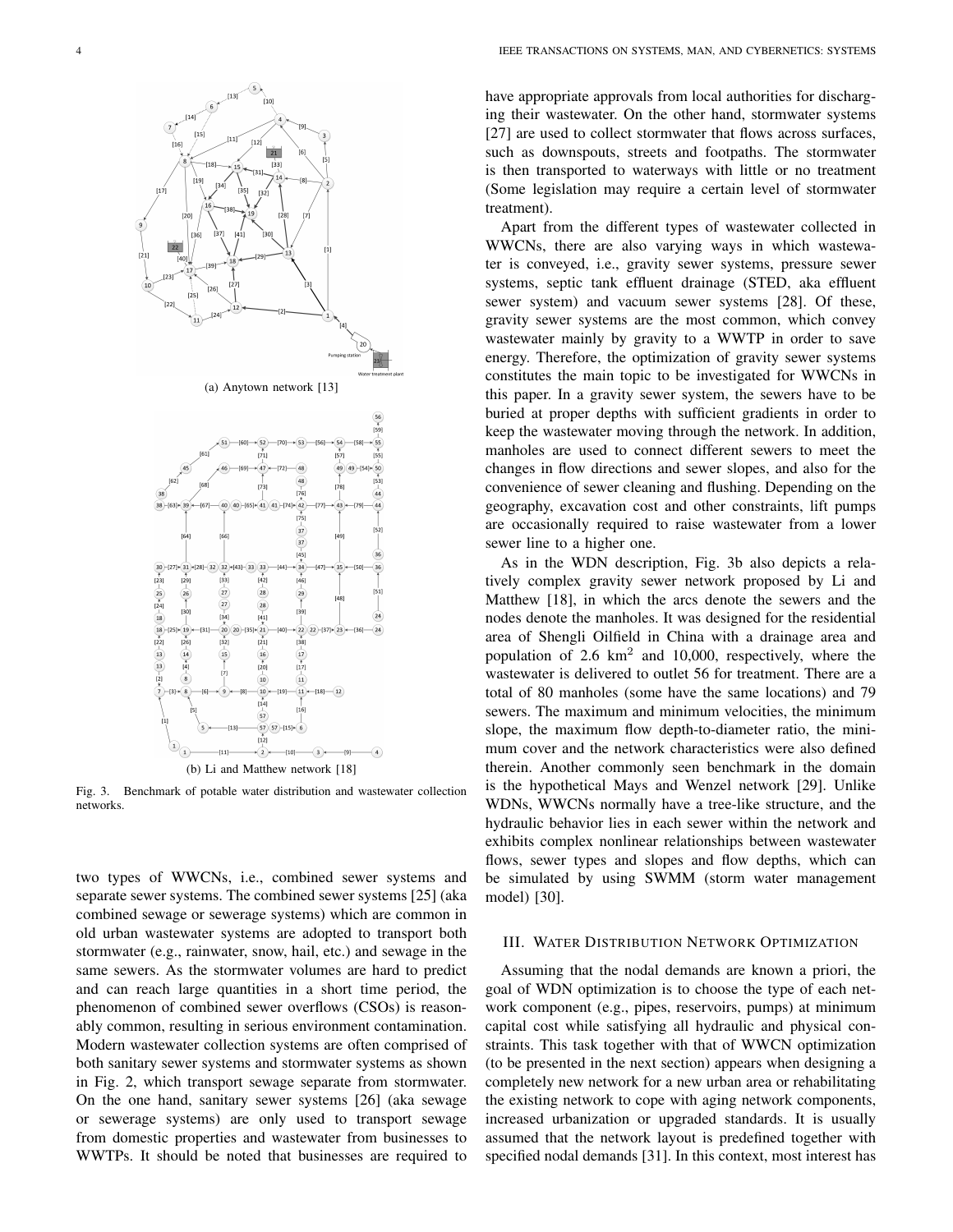focused on selecting and dimensioning the necessary types of pipes for WDNs.

## *A. Cost Function and Constraints*

 $\sqrt{ }$  $\overline{1}$  $\overline{1}$  $\overline{1}$  $\overline{1}$ 

 $\overline{1}$ 

Suppose there are a total of  $N_n$  network nodes,  $N_p$  pipes to be installed and  $N_t$  different types of pipes available in the market, the basic mathematical objective (cost) function to be minimized together with the associated constraints [1], [2] can be formulated as

$$
J(\theta) = \sum_{i=1}^{N_p} L_i u(\theta_i) \text{ or } J(\theta) = \sum_{i=1}^{N_p} \sum_{j=1}^{N_t} \vartheta_{i,j} L_i u(\zeta_j), \qquad (1)
$$

$$
\begin{cases} \theta_i \in \{\zeta_1, \dots, \zeta_{N_t}\}, \ i = 1, \dots, N_p, \\ \sum_{i=1}^N a_{i-1} = 1, \ i = 1, \dots, N \end{cases} \tag{2}
$$

$$
\left\{\sum_{j=1}^{N_t} \vartheta_{i,j} = 1, \ i = 1, \dots, N_p, \right\} \tag{3}
$$

$$
\begin{cases}\n\frac{j=1}{j=1} & \text{if } j \in \{0,1\}, \ i=1,\ldots,N_p, \ j=1,\ldots,N_t,\n\end{cases}
$$
\n(4)

s.t. 
$$
Q_i^{\text{ext}} + \sum_{j=1}^{N_n} Q_{j,i}^{\text{in}} = Q_i^{n} + \sum_{k=1}^{N_n} Q_{i,k}^{\text{out}}, i = 1, ..., N_n, (5)
$$

$$
\left(\sum \Delta H_i = H_k - H_l, \mathbf{P} \in \mathbf{NP},\right)
$$
(6)

$$
\begin{cases}\n\sum_{i \in \mathbf{P}} \Delta H_i = H_k - H_l, \ \mathbf{P} \in \mathbf{NP}, \\
\Delta H_i = H_{i,1} - H_{i,2}, i = 1, \dots, N_p,\n\end{cases}
$$
\n(6)

$$
\Delta H_i = H_{i,1} - H_{i,2}, i = 1, \dots, N_p,
$$
 (7)

$$
\left( H_{i,\min} \leq H_i \leq H_{i,\max}, i = 1, ..., N_n, \right) \tag{8}
$$

where  $L_i$  (m) is the length of the *i*th pipe and  $u(\theta_i)$  is the cost per unit length of the pipe having type  $\theta_i$ ,  $\{\zeta_1, \dots, \zeta_{N_t}\}\$ is a series of commercially available pipe types,  $Q_i^{\text{ext}}$  (m<sup>3</sup>/s) is the quantity of external inflow of water (e.g., purificated rainwater) for the *i*th node per second,  $Q_i^n$  (m<sup>3</sup>/s) is the quantity of water consumed at the *i*th node per second,  $Q_{j,i}^{(in)}$  (m<sup>3</sup>/s) and  $Q_{i,k}^{(out)}$ *i,k*  $(m<sup>3</sup>/s)$  are respectively the quantity of incoming water and outgoing water from the *j*th node and to the *k*th node per second with respect to the *i*th node,  $\Delta H_i$  (m) is the head loss in the *i*th pipe, **P** is one of the path from the path set **NP** (consisted of a series of successively connected pipes) involved in the network,  $H_{i,1}$  (m) and  $H_{i,2}$  (m) are respectively the head at each end of the *i*th pipe,  $H_i$  (m),  $H_{i,\text{min}}$  (m) and  $H_{i,\text{max}}$  (m) are respectively the *i*th nodal head together with its minimum and maximum head allowances. Specifically,  $H_k$  and  $H_l$  are respectively the pressure head at each end of the path **P**.

The aim is to find an optimum set of WDN decision variables  $(\hat{\theta} = [\hat{\theta}_1, \dots, \hat{\theta}_{N_p}]^T)$  that minimize the total cost  $J(\theta)$ in the left-hand side of (1) based on the constrained decision variables defined in (2) where they have to be chosen from a series of commercially available pipe types. Alternatively, if the unit cost of the *j*th available type of pipes is denoted by  $u(\zeta_i)$  and the decision variable is denoted by  $\vartheta_{i,j}$  determining whether the *j*th type has been chosen for the *i*th pipe (1 for yes and 0 for no), the objective function can be reformulated as in the right-hand double summation manner of (1). In this manner, the decision variables are required to be subject to the constraints that they are binary and that only one type of pipe can be chosen for a particular pipeline, as defined in (3) and (4). If distinct available types of pipes are used for different pipelines, a specific unit cost function instead of a united one can be adopted for each pipeline, i.e.,  $u_i(\cdot)$ ,  $i = 1, \ldots, N_p$ . Other costs in WDNs design other than those generated from the pipes, such as those associated with the sizing and location of pumps and reservoirs, can also be formulated in a similar way with expanded design decision vector *θ*.

Apart from the decision variable constraints described in  $(2)$ , or alternatively in  $(3)$  and  $(4)$ , the formulas  $(5)-(8)$  list the basic hydraulic constraints that have to be satisfied for the distribution network optimization, i.e., the conservation laws of mass and energy and the minimum and maximum head requirements in the demand nodes. The mass conservation law (5) indicates the continuity of flow where the total incoming amount of water per second for a node in the network is equal to the amount consumed in the node plus the outgoing amount of water, which applies on every node  $(i = 1, \ldots, N_n)$  in a WDN. It should be noted that  $Q_{j,i}^{(in)} = 0$  and  $Q_{i,k}^{(out)} = 0$ hold if there are no direct pipelines connected between the corresponding two nodes (*j* and *i* and, *i* and *k*). Regarding (6) and (7), they are used to describe the energy conservation law, where the head losses (mainly caused by friction in pipes) accumulated along a path between two nodes (the *k*th and *l*th) should be equal to the difference of their nodal heads. It should be noted that if the path is a closed loop, then  $H_k = H_l$  as  $k = l$ . The head loss  $\Delta H_i$  (m) in the *i*th pipe refers to the head difference between  $H_{i,1}$  (m) and  $H_{i,2}$  (m) at each end of the pipe and this can roughly be approximated by using Hazen-Williams formula [19]:

$$
\Delta H_i = \alpha \frac{(Q_i)^{\beta} L_i}{(C_i^{\text{HW}})^{\beta} (D_i)^{\gamma}}, \ i = 1, \dots, N_p,
$$
 (9)

where  $\alpha$ ,  $\beta$  and  $\gamma$  are the associated parameters (they are set as 10.667, 1.852 and 4.871, respectively, in EPANET 2.0) and,  $Q_i$  (m<sup>3</sup>/s),  $L_i$  (m),  $D_i$  (m) and  $C_i^{\text{HW}}$  are the water flow rate, length, diameter and Hazen-Williams roughness coefficient (depending on the material of pipes) for the *i*th pipe. Here, the roughness coefficient  $C_i^{\text{HW}}$  and diameter  $D_i$  are related to the types of pipes. Another widely used approximation formula is the Darcy-Weisbach [32] which is more accurate in certain circumstances but more time-consuming to solve. Finally, equation (8) simply indicates that there exists a minimum and maximum head constraint, i.e.,  $H_{i,\text{min}}$  (m) and  $H_{i,\text{max}}$  (m), for the actual head  $H_i$  (m) on every node  $i$  ( $i = 1, \ldots, N_n$ ) in order to meet the compliance requirements. Furthermore, some other constraints/goals may also be studied, such as the bound of flow velocity [2], epistemic and aleatory uncertainties [33], water quality [34], reliability in case of pipe breaking or pump station failure [35]. While many studies focus on the optimization of potable water networks for single loading where the demand pattern is fixed for every node in the network (can be taken as the estimated peak loading), multiple loadings where several different demand patterns are involved, are also seen in some designs [14], [36] in order to satisfy varying nodal demands in different time periods. For instance, if only the peak loading is considered, a reservoir may not be filled during periods of low demand (usually in the night) by consumers which would in turn affect the continuous provision of potable water to consumers during peak demands.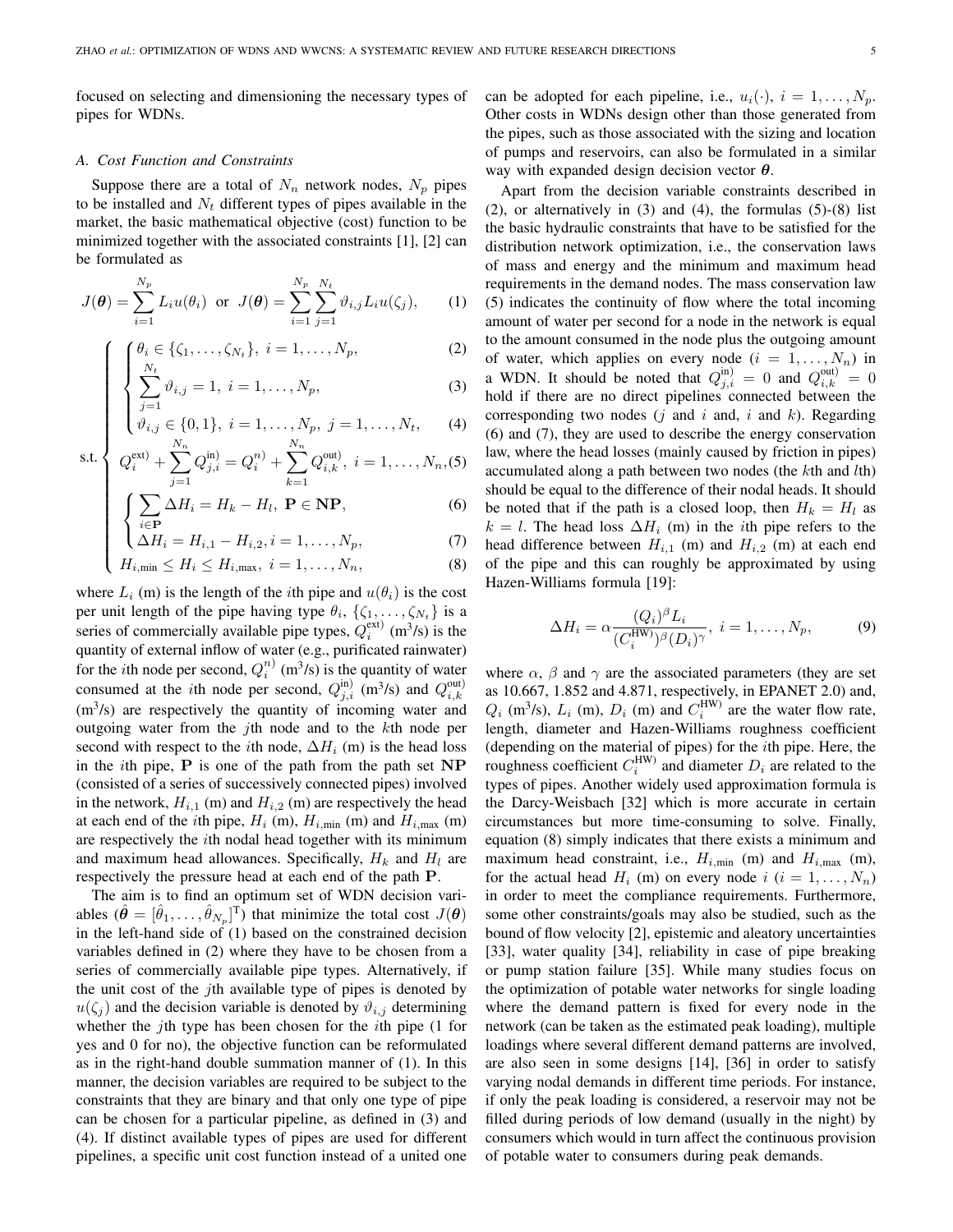#### *B. Traditional Deterministic Optimization Methods*

Given the objective function and constraints listed in  $(1)-(8)$ , the distribution network determination is an NP-hard (where it can be reduced from other known NP-hard problems, e.g., 0-1 Knapsack problem, in polynomial time) and combinatorial optimization problem [37], where the decision variables have to be chosen from a series of commercially available types of pipes. It is also a highly nonlinear problem mainly due to the set of nonlinear head loss equations (depending on the number of loops in the network) (6), (7) and (9) that need to be solved for an ordinary looped network. Due to their ability to provide unequivocal results, deterministic optimization methods were first introduced to optimize distribution networks. Here, the deterministic optimization is defined as the optimization methods that usually comply with rigorous mathematics [38]. Essentially, only an exhaustive search method such as enumeration can guarantee a globally optimal solution of WDN optimization [37]. Unfortunately, its computational demand increases exponentially with the number of pipes in the network (where a total of  $(N_t)^{N_p}$  solutions space needs to be examined). Gessler also proposed a selective enumeration method to reduce the search space although the global optimum could be eliminated during the pruning process [17]. It is worth pointing out that there are also some heuristic methods proposed for the optimization of WDNs, but they are not as popular as in the optimization of WWCNs (to be presented in the next section). For example, recently, a computationally efficient heuristic pipe sizing procedure was proposed in [39], where two stages were involved. Initially, all the pipes were set as their minimum size from the commercially available types. Then, in the first stage, the pipes with the maximum flow velocity were successively selected to increase in size until the nodal pressure requirement was satisfied for every demand node. In the second stage, at each step a pipe was selected according to one of the six alternative selection indices suggested by the author, for possible size reduction to the next commercially available size. This continuous process stops when a node violates the pressure head requirement. These kinds of pure heuristic design processes in general are limited by the lack of solution optimality although potentially very efficient.

Relying on exact mathematical derivation, linear programming (LP) and its variants were amongst the traditional mathematical attempts to solve the problem with low computational complexity (computational burden in terms of obtaining the final solution). However, their disadvantages are deemed in the local optimality (the obtained solutions are locally optimal with respect to the overall objective) and in the resulted split pipe solutions (a pipeline could thereby consist of subpipes of different types, which is impractical from an engineering perspective) [14], [15], [40]. Dynamic programming (DP) was also applied to optimize the distribution network stage by stage rather than making simultaneous decisions for the whole network [41], [42], although it would be very complex to deal with looped systems in stages. Due to the nonlinear nature of the problem of interest, nonlinear programming (NLP) was thus applied usually through the use of the generalized reduced

gradient method [43], [44], in which the conservation laws of mass and energy were implicitly solved by a hydraulic simulator, while the nodal head constraints were considered in an augmented Lagrangian manner. However, given the nature of NLP, it is commonly recognized that only continuous types of pipes are normally dealt with by the optimization (rounding solutions is thus required) and local optima still occur (highly dependent on the initial solution).

To handle the discrete types of pipes, integer linear programming (ILP) [2] was proposed wherein the decision variables were denoted as a series of zero-unity variables as in the righthand side objective formulation defined in (1). An iterative searching process running between the hydraulic simulation (finding the pipe flows for the looped networks) and an ILP solver (finding the intermediate solution of the network), was carried out based on an initial solution, until the whole optimization process converged to give the final solution. However, the optimality and the convergence of this iterative approach, especially when used with large scale networks have been queried [45], [46]. Particularly, the optimal solution also depends on the selected paths used to impose nodal head constraints, which in turn means that all the pipes included in the network are not globally optimized together.

# *C. Advanced Metaheuristic Optimization Methods*

Metaheuristic optimization algorithms have recently been attracting substantial interest in the domain as they can easily handle various constraints such as the hydraulics and the discrete solution space, as well as being able to search amongst large solution space and locate near-optimal solutions. The terminology "metaheuristic" was derived from the composition of two Greek words, i.e., heuriskein (meaning "to find or to discover") and meta (meaning "beyond or higher level") [47]. Metaheuristics can thereby be defined as the high level strategies devised to efficiently and effectively explore and exploit search spaces of the problem of interest, in order to find the optimal solutions. Metaheuristics themselves are usually independent of the problem of interest, and are thus somewhat distinct from the heuristics which are often problemspecific and aim to make use of the peculiarities of the problem which can be perceived by human cognition such as the engineer's empirical knowledge. The constraints in metaheuristic optimization are most commonly handled by employing penalty functions which are easily aggregated in the cost function. A binary coding scheme can be simply adopted to choose the pipe type from the set of available types. However, for the metaheuristic algorithms that are good at dealing with real numbers, it is natural to round these numbers to the nearby commercially available pipe types after the various evolving operations performed at each generation. The nonpopulation-based and population-based metaheuristics for WDN optimization are now discussed as follows.

*1) Nonpopulation-based Metaheuristics:* As one branch of metaheuristics, the nonpopulation-based metaheuristic optimization methods refer to the ones in which only a single solution (no population) is dealt with per iteration/generation during the optimization. To avoid local optima, simulated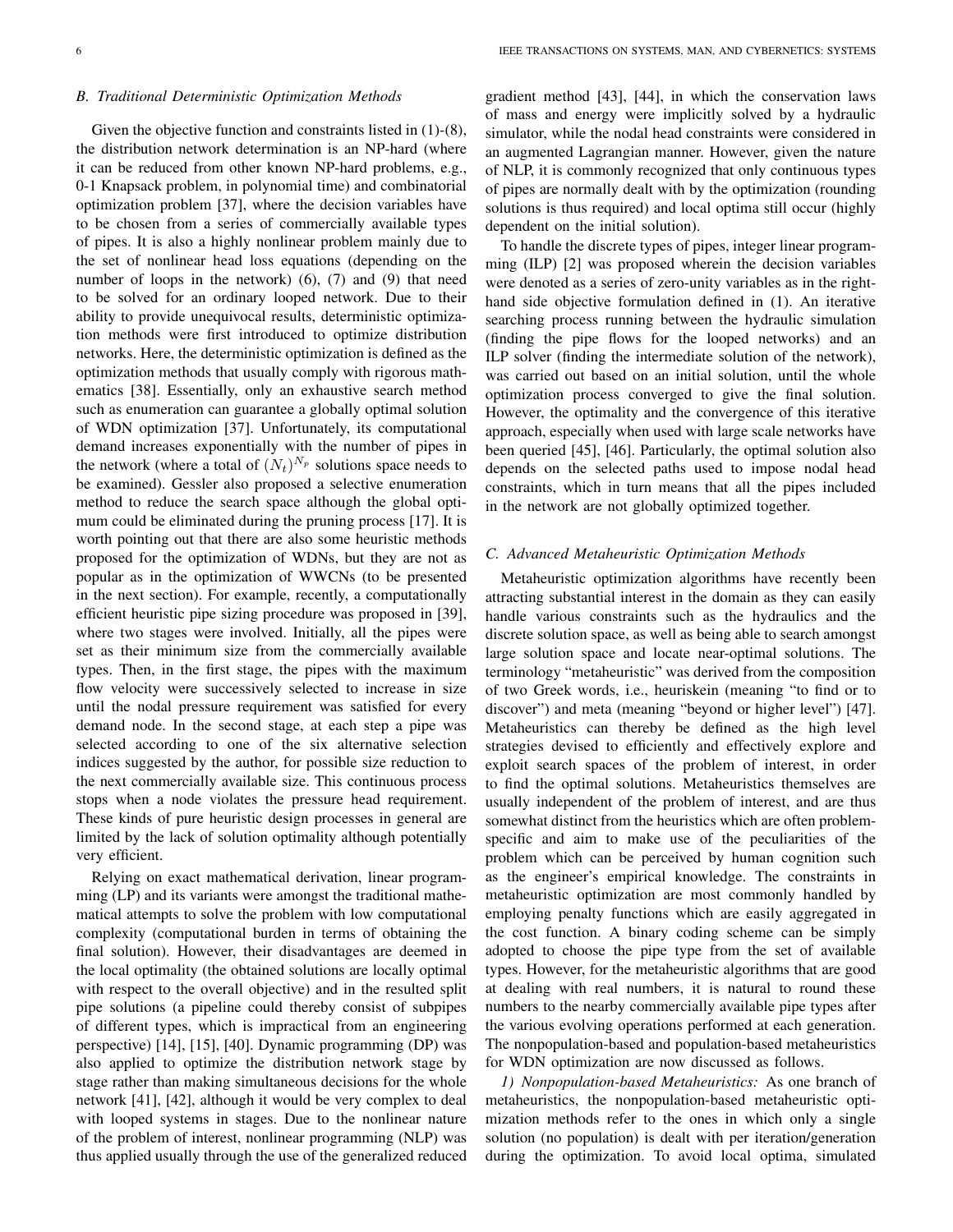annealing (SA) inspired by the physical annealing process operates on the single solution basis and iterates between neighboring solutions. Besides the usual cost reduction at an iteration, it also allows cost increment (in case of minimization problems), according to a probability function associated with the current solution, the new generated solution and a socalled controllable "temperature" parameter. It was adopted into the looped WDN optimization where the Newton-Raphson method was used to solve the hydraulic constraints during the optimization [48]. Tabu search (TS) is another well-known nonpopulation-based local search method which iteratively generates and examines neighboring solutions [49], controlled by memory structures (defining a tabu list, used to manage the visited solutions and/or some user defined rules which can vary with time). It was used for WDN optimization in [1] by incorporating a hydraulic simulator at each iteration, where a diversification procedure for establishing the rules for the generation of new solutions was involved when local optima occurred.

As mathematical models of complex systems with many simple identical components, cellular automata (CAs) consist of a number of interconnected cells, each accompanied by some cell states [50]. The states of all cells are able to evolve synchronously over time-steps according to the local transition rules used to define the interactions between the cells and their neighbors. The key characteristics of a CA embody parallelism, localist representation and homogeneity [51]. CA was applied to WDN optimization by Keedwell and Khu, in which CANDA (cellular automaton network design algorithm) was designed [51]. The network nodes were considered as the cells with the diameter of their inflow pipes as the cell states. Simple heuristic local rules obtained from engineers' knowledge were used on each of these cells to update the cell states. Unlike ordinary optimization methods, the best solution was found from the entire optimization process between the starting point and the repeating stable state (where oscillations started appearing). The advantages of this method lie in the small number of network evaluations and the fact that it does not need to bear the global objective in mind (but is concerned with local changes of cells), although the optimality of the final solution and the change of flow directions are possible weaknesses. Furthermore, other nonpopulation-based metaheuristic optimization methods such as iterated local search (ILS) [52] and variable neighborhood search (VNS) [53] have also recently arisen in the domain of WDN optimization.

*2) Population-based Metaheuristics:* As the name implies, population-based metaheuristic optimization methods deal with a set of solutions (populations do thus exist) at each iteration/generation during the optimization in order to avoid local optima. Genetic algorithms (GAs) are the most representative algorithms that fall into this category. They are based on the principle of natural selection usually comprising operations of reproduction, crossover and mutation for the evolution of populations. A set of chromosomes (solutions) are successively evaluated as fitness values according to the objective of the problem during a number of generations. GAs and their variants are amongst the most popular alternatives to the deterministic methods used in WDN optimization [54]–

[56], where binary or integer coding can usually be adopted to deal with the discrete pipe diameters. It is noted that Nicklow et al. presented a dedicated synthesis on the use of various GAs and the associated operators for the general field of water resources planning and management (e.g., WDN optimization, groundwater monitoring and remediation) [57]. Ant colony optimization (ACO) belonging to the swarm intelligence family was inspired by the foraging behavior of ant colonies and it works in an iterative manner [58]. In ACO, each ant incrementally finds the elements to construct a trial solution at each iteration according to pheromone intensities and local information (environment). This environmental information is then also updated based on the cost of the constructed trial solutions at each iteration. To map the WDN optimization problem onto a graph that can be handled by ACO, Maier et al. [59] considered each pipe as a decision point together with the available pipe diameters as the choices at each decision point. The simulation results demonstrated that ACO produced slightly better solutions than GA in terms of lower capital costs and less computational times when given complex networks. A comparative study on the application of various variant ACOs to WDN optimization was also reported in [60].

To simulate the social behavior in bird flocking or fish schooling, particle swarm optimization (PSO) [61] was devised and has now been widely adopted in the general field of computational intelligence for various multidisciplinary applications. This algorithm deploys a number of particles (potential solutions) in a swarm. Each particle has a position vector employed to represent the current solution and a velocity vector used to show its search direction which is related to the best position locally tracked by it and the best position globally found by all the particles. Its application in WDN optimization has been widely reported [62], [63]. Differential evolution (DE) proposed by Storn and Price, as a continuous searching metaheuristic, often outperforms many other metaheuristic methods such as GAs [64]. As in GAs, DE operates on the basis of populations. The population at each generation successively undergoes the processes of mutation, crossover and selection, from which the contained individuals are gradually evolved to give better performance. Several researchers have recently successfully applied DE in the optimization of WDNs [65], [66]. Harmony search (HS) is a relatively recent metaheuristic inspired by the music improvisation process [67]. HS is initialized by constructing a harmony memory (HM) filled with a number of harmonies (solutions). In each iteration, only one new harmony is improvised according to the processes of memory consideration, pitch adjustment and random selection. The performance of this new harmony is then compared to the worst performing harmony stored in the HM to determine whether the latter needs to be replaced by the former. Interestingly, the original HS was also verified by the authors in the WDN optimization problem using the Hanoi network [67].

To avoid the tedious parameter settings for HMCR and PAR in the HS, Geem and Cho further proposed a parametersetting-free method and used it to optimally design WDNs [68]. In this method, an extra OTM (operation type memory) was defined to record the types of operations (i.e., random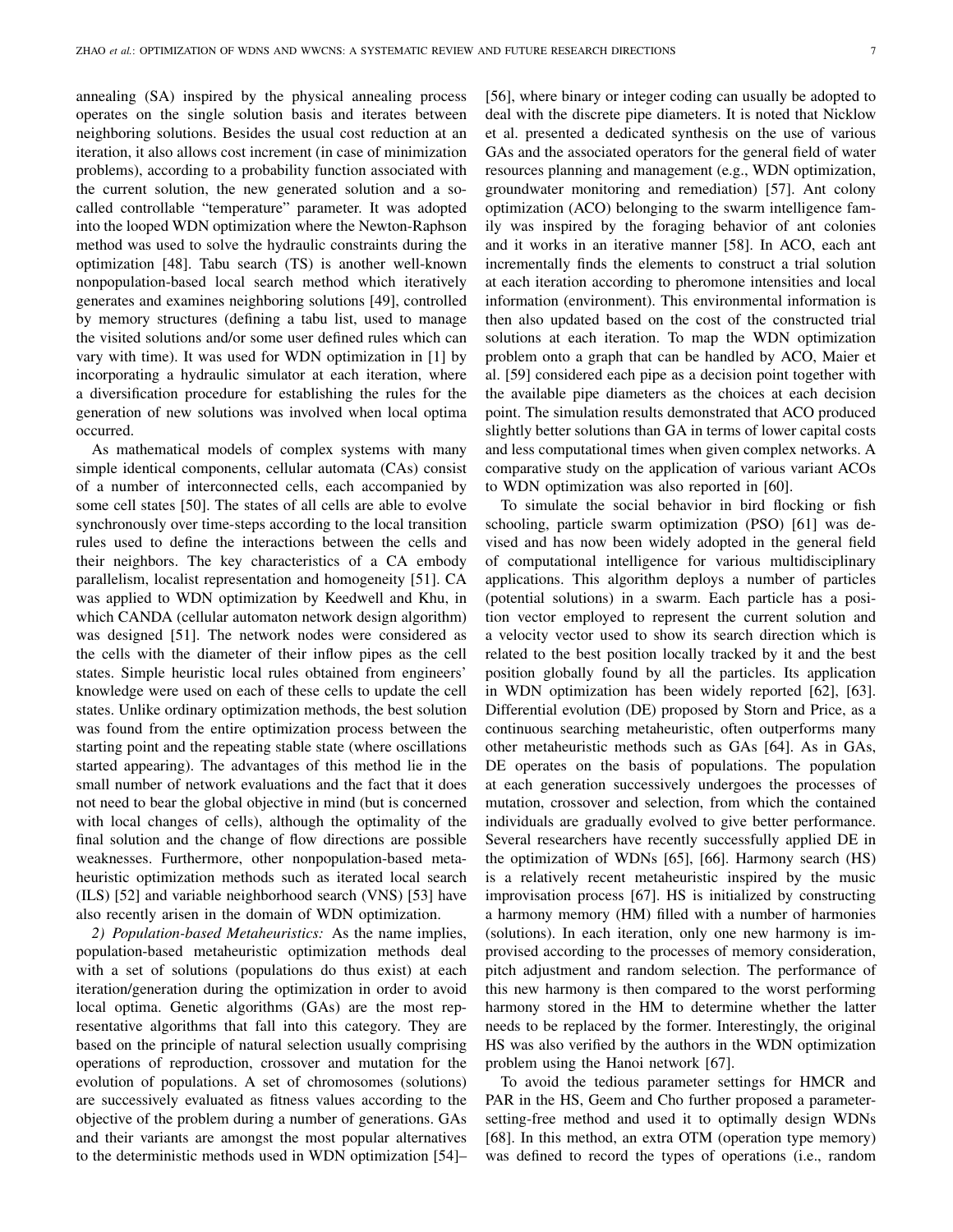selection with a rate of 1-HMCR, memory consideration with a rate of HMCR*×*(1-PAR), pitch adjustment with a rate of HMCR*×*PAR) used to produce each decision variable in the HM and was continuously updated during the HS evolving process. The early stage of the algorithm performed the same as in the conventional HS by using some central values for HMCR and PAR (where both parameters were set as 0.5). The following decision vectors in the remaining iterations were generated according to the dynamic values of HMCR and PAR which were computed from the frequency of appearance of their correspondingly incurred types of operations in the OTM obtained at the beginning of each iteration. Based on this mechanism, each decision variable has its own values of HMCR and PAR to be used at each iteration. A noise inserting scheme was also devised by adding noise into the obtained values of HMCR and PAR, in order to alleviate the potential problem where the optimal settings could be very close to one or zero. Favorable results using the method were shown on two benchmark WDNs, i.e., two-loop and Hanoi networks.

There are also a few population-based metaheuristics that have recently appeared in the domain. The shuffled frog leaping algorithm (SFLA), being a representative of the memetic algorithms (MAs) based on memetic evolution, was proposed according to the cooperative evolution memes of frogs [69]. The SFLA was linked to EPANET and its toolkit to develop the so-called SFLANET in [70] for general WDN optimization problems. The authors claim that SFLANET had found the optimal solutions faster than GA and SA on the two-loop, Hanoi and New York networks. Baños et al. [71] also presented a new memetic algorithm and compared its performance on the two-loop, Hanoi and Balerma irrigation networks with several metaheuristic and deterministic optimization methods. Moreover, the scatter search (SS) (aiming at maintaining diverse and high quality solutions) [72], the immune algorithm (IA) (motivated by immunology in protecting the host organism from invaders) [73] and the honeybee mating method (motivated by the biological behavior of honey bees) [74] were also applied to WDN optimization. A comparative study between ACO, IA and SS based on the NYCT network indicated that the ACO always found the global optimum in 20 runs [75]. Furthermore, the cross entropy (CE) method originated from rare event simulation [76] where the generation of random sample vectors and the update of some random mechanism take inputs from and iterate between each other until convergence is reached. This method was also applied in the optimization of WDNs [77] and with uncertain nodal demands [78].

## *D. Decomposition Optimization Approaches*

Since the size of the real distribution networks is usually substantially larger with hundreds to thousands of nodes and pipelines, decomposition approaches were therefore proposed to partition large networks into smaller sub-networks. The results from the decomposition can help monitor, manage, and understand the various components within the network and their interactions [79]. District metering areas (DMAs) can be obtained by enabling pipes to remain open with the flows metered or be closed off using isolation valves [24], thus allowing for the convenience of management and operation of WDNs based on DMAs. One of the well-known primary thrusts of using DMAs is driven by leakage management concerns, where it is easier to find burst pipes and repair them based on manageable smaller DMAs. Leakage teams can take the inflow and outflow meter readings at night when the consumer demands are at their minimum level, thus more accurately estimating the leakage locations and severities.

From a network optimization perspective, the decomposed small sub-networks can also be more readily handled. It is worth noting that the deduction of the number of commercially available types of pipes for each pipeline could also help reduce the solution space. In [80], the original looped network was first converted into a distribution tree such that each demand node has only one path (determined according to the shortest route) connecting the node to a source. Considering the minimum pressure head required by the end nodes, the heads of intermediate demand nodes were then determined by iteratively constructing the so-called critical path according to the least average friction slope in the obtained distribution tree. The flows in the pipes not included in the paths can therefore be approximated using (9) with the minimum pipe diameters as the initial diameters for these pipes, and the flows in the pipes included in the paths can then be obtained according to (5). As a result, the initial diameters for the path pipes can be calculated by again using (9). A GA method with a selforganizing penalty was then employed to optimize the original network according to the reduced sizes of discrete diameters for each pipe, which were clipped according to those obtained initial diameters.

In [81], the shortest-distance tree consisting of a similar path as above for every node in the looped network was found by Dijkstra's algorithm and the diameters of the pipes within the tree were optimized by NLP. The approximately optimal solution was thus given by the NLP solution for the pipes involved in the shortest-distance tree, together with the minimum allowable pipe diameters for the pipes involved in the chords. The differential evolution (DE) was then used to optimize the original network by using an initial population generated based on the approximated solution in order to accelerate the learning. Other types of tree decomposition related multi-stage optimization methods, such as forest and core, have also been well researched [82], [83]. Apart from partitioning a WDN into trees, partitioning into subnetworks was also pursued in [84]. The obtained subnetworks were then optimized separately using DE. The whole network was finally determined by again employing DE given the initial solution gathered from each of the optimized subnetworks and the optimal source partitioning cut-set. Another subnetwork decomposition based optimization approach with the aid of DE was also recently reported in [85].

## *E. Multi-Objective Optimization Approaches*

It is worth noting that the reckless pursuit of lower capital cost by reducing the sizes of the network components can result in low network reliability in terms of failing to provide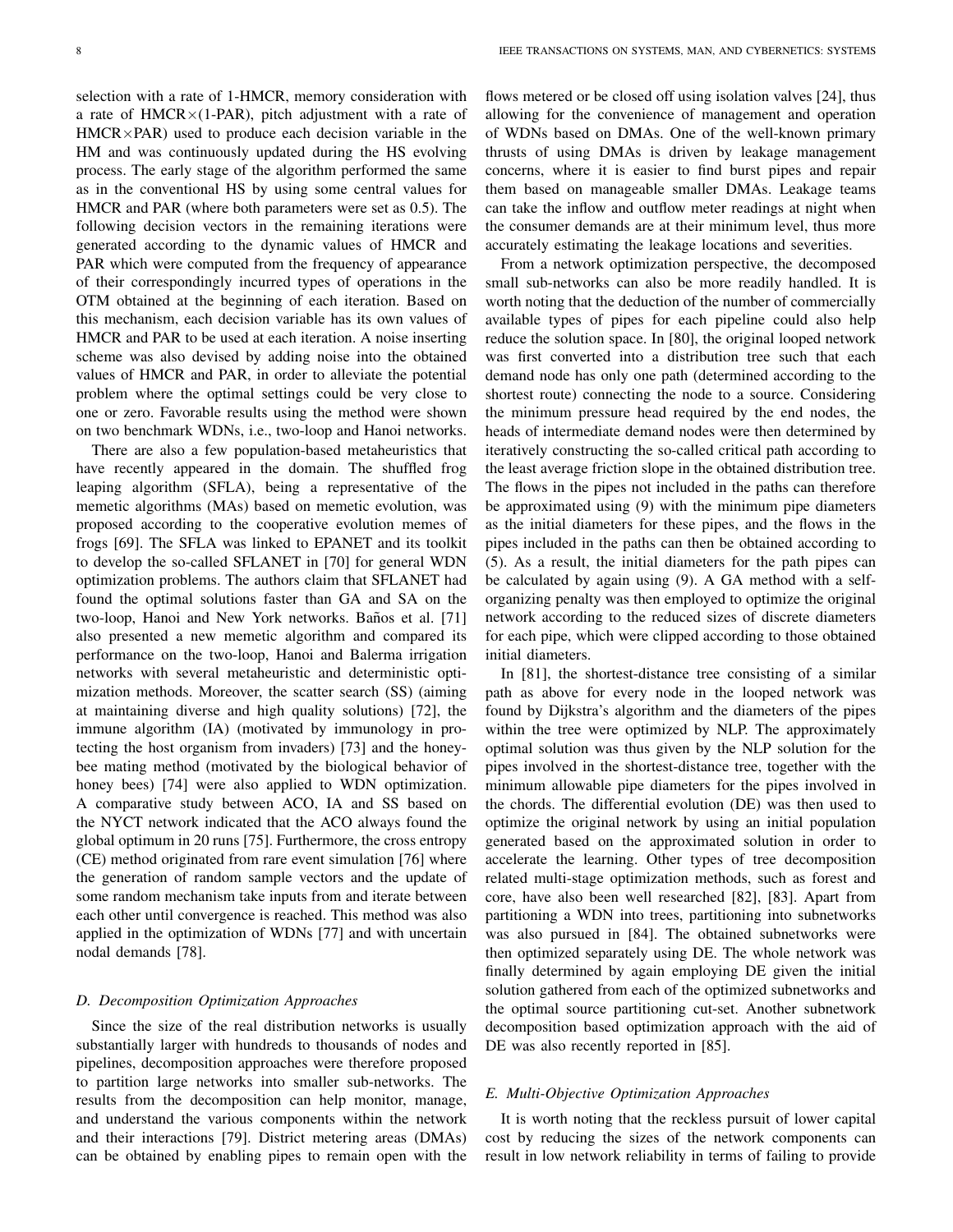required standard of services when uncertainties appear. Apart from aggregating all goals and constraints into a single cost function for single-objective optimization, an alternative is to use multi-objective optimization approaches, where the goals and constraints for the network of interest can all or partly be considered as the objectives to be optimized. The tradeoff between different conflicting objectives (where this is usually true) can be automatically determined and thus be more easily handled by the network designers. According to the roles of the decision maker (DM) in the solutions searching and determination processes, the multi-objective optimization can generally be divided into *no-preference* methods (without DM's preferences articulation, e.g., the global criterion method), *a posteriori* methods (with DM's preferences articulated after optimization, e.g., mathematical programming and multi-objective evolutionary algorithms (MOEAs)), *a priori* methods (with DM's preferences articulated before optimization, e.g., the weighted sum method) and *interactive* methods (with DM's preferences articulated progressively during optimization, e.g., step method) [86], [87], though a method from one class with some modifications may turn into another class. For the *no-preference* methods, usually only a single solution is generated without requiring preferences information, leaving the DM no options but to accept it no matter if it is satisfied or not. As the DM's preferences have to be given before optimization, the *a priori* methods have the problems that the DM may not be entirely sure about the impact of his/her preferences on the final solution and thus may miss useful solutions. In contrast, *a posteriori* methods are able to first produce a set of solutions from which the DM can then choose one that meets his/her requirements, although the computational demand is usually quite high. Regarding the *interactive* methods, a DM would have the chance to be involved in the solutions searching process and progressively provide his/her preferences while gaining more information from the system through observing intermediate solutions. However, there is still an argument that the final solutions can be highly dependent on a particular DM and the involvement of different DMs may result in significantly different results [88].

The most important aim of performing multi-objective optimization is to find the Pareto optimal solutions, where each Pareto optimal solution can define a relative importance/preference of different objectives, such that no other solutions can be found to decrease any objective(s) defined by this solution without increasing the other objectives, in the case of minimization problems. While, in practice, algorithms able to produce weakly Pareto optimal solutions in which no other solutions exist to decrease all the objectives at the same time, are also acceptable. Since the rapid growth of computing power, multi-objective evolutionary algorithms (MOEAs) [89], [90] are now amongst the most popular multiobjective optimization techniques due to a number of merits such as the ability to produce several Pareto optimal solutions in a single run normally without the need of preference information in order to approximate the entire Pareto front and being robust to the shape (e.g., concave) or continuity (e.g., discontinuous) of the Pareto front [91]. Among various MOEAs, the vector evaluated genetic algorithm (VEGA) proposed by Schaffer was the first attempt to cope with multiobjective optimization problems [92]. This is a populationbased multi-objective optimization approach implemented by using a modified sub-population-based selection mechanism in GAs; however, the main drawback is widely considered to be that the (potential) Pareto optimal solutions could be destroyed during the solution selection procedure. The real sense of Pareto-based multi-objective optimization approaches for MOEAs was thereafter developed to incorporate the idea of nondominated ranking and selection suggested by Goldberg [93]. These can generally be categorized as non-elitist methods (e.g., multi-objective genetic algorithm (MOGA) [94], niched-Pareto genetic algorithm (NPGA) [95] and non-dominated sorting genetic algorithm (NSGA) [96]) and elitist methods (e.g., strength Pareto evolutionary algorithm (SPEA) [97], SPEA2 [98], NSGA-II [99], Pareto envelope-based selection algorithm (PESA) [100], PESA-II [101], Pareto archived evolution strategy (PAES) [102] and NPGA2 [103]).

The NSGA assigns the fitness values of solutions by means of layers, each being associated with a dummy value of fitness which decreases over layers. However, the iterative manner of obtaining layers of solutions to acquire the nondominated ranking is time-consuming. More efficiently, the NPGA uses the idea of tournament selection to save computational time, where a mating pool is successively constructed by each time only comparing against two random solutions using the Pareto dominance concept and fitness sharing, based on a randomly selected set of solutions from the population. Regarding MOGA, the fitnesses are calculated according to the solutions' rank in the population which equals the number of solutions by which they are dominated. Although the performance of an algorithm varies with applications, the three non-elitist methods are generally ranked in the following sequence: MOGA, NPGA and NSGA [91]. It has been found that in the non-elitist methods, the determination of the ranking of Pareto dominance is only based on the underlying generation of population. In contrast, in the elitist methods, the situation is extended to a wide temporal scope normally by combing another set of population containing the nondominated solutions that have been visited by the algorithm, thus leading to the succeeder or the new generation of MOEAs. For example, the SPEA separately computes a strength value for each solution in this extra population and a fitness for each solution in the main population before carrying out the selection procedure based on both populations. Readers having particular interest regarding this aspect are referred to [91], [104].

Within WDN optimization, NSGA was applied to simultaneously minimize the network capital cost and to maximize the network reliability in [105]. NSGA-II [99] is an improved version of NSGA and has been popularly applied to WDN optimization [106], [107] with low computational complexity and ability to find a good set of diverse solutions. The minimum nodal head across the whole network and the capital cost were considered as the two objectives in [108] and the optimization was undertaken by the proposal of a computationally efficient decomposition and dual-stage multi-objective optimization (DDMO) method. In DDMO, the original network was first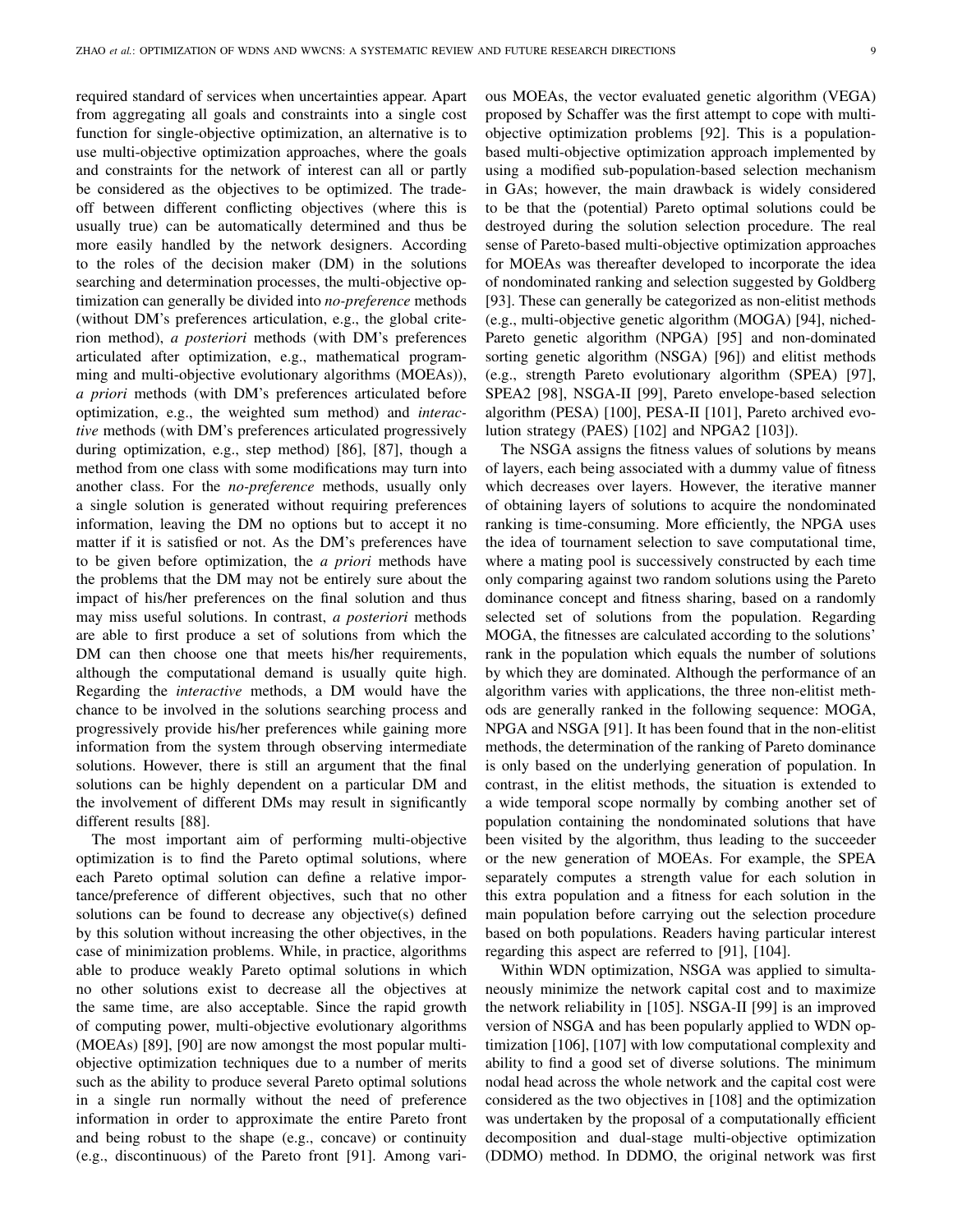broken down into a number of small sub-networks by using a graph decomposition algorithm. The optimal front for each of the sub-networks was then determined separately and quickly using NSGA-II, followed by the recombination of these fronts based on their hydraulic compatibility and the final generation of Pareto front for the original network using another NSGA-II. In [109], the construction phases rather than the static design were considered, where the network expanded and nodal requirements varied with time. The decision variables are the diameters of the pipes to be installed in the new areas and the pipes to be laid in parallel to the existing pipes for every construction phase. A modified NSGA-II to allow integer number encoding was used as the multi-objective optimizer with the minimization of network capital cost and the maximization of pressure head surplus over the whole construction period as the two conflicting objectives.

A comparative study between the non-elitist MOGA and elitist SPEA for capital cost minimization and pressure deficit minimization was carried out for the network rehabilitation problem, to demonstrate the superiority of SPEA in terms of Pareto fronts and computational time [110]. An improved version SPEA2 [98] generally having better performance than SPEA, PESA and NSGA-II was also applied in WDN optimization in [111]. Furthermore, Kapelan et al. [33] proposed an RNSGA-II (Robust NSGA-II) with less computational demand for the minimization of capital cost and maximization of network robustness regarding uncertainties in water consumption and pipe roughness coefficients. Recently, some new population-based approaches have been devised in the WDN domain for multi-objective optimization, such as the multi-objective PSO for the minimization of pipe cost and nodal pressure deficit and/or the maximization of network reliability [112]. The CE algorithm was also extended for multi-objective optimization with some features derived from MOGA, where its performance on WDN optimization was compared to NSGA-II [113].

There are also some researchers focusing on optimizing more conflicting objectives including those arising from network designs and operations. Farmani et al. [8], [36] tried to solve the optimization and operation of WDNs together by using the Anytown's benchmark as an example, devoting their approach to the minimization of capital costs from pipes and tanks, and energy cost during a specified operational period. Multi-objective optimization method NSGA-II was adopted where the minimization of the total cost served as one of the objectives, while other objectives such as resilience index (representing reliability of the network), minimum surplus head and residence time (representing water quality) were gradually considered therein. Kurek and Ostfeld [34] utilised SPEA2 with the aid of EPANET to develop a multi-objective model for the optimization of water quality (disinfectant residuals concentrations and water age), pumping cost and tank sizing in WDNs. The continuity of flow and pressure, the tank water levels and the storage-reliability were thereby considered as the constraints embedded in the optimization process. In [114], the authors discussed the differences between the reliability index and robustness index for system design, where they claimed that although the system robustness can be enhanced by increased system reliability, robustness should also include the variation of system performance. A measure of system robustness was then defined to reflect the variation of nodal pressure under system uncertainties. The NSGA-II was then used to minimize the capital and operational costs and maximize the system robustness. A total of six objectives with interests from different stakeholders, including capital and operational costs, hydraulic failure (due to low nodal pressure and/or tank water level), leakage, water age and fire-fighting capacity had also been investigated in [115] for Anytown network by using epsilon NSGA-II (*ϵ*-NSGA-II) with the decision variables taken from pipe and tank sizing, tank siting (regarding the locations and elevations of tanks in a network), and pump scheduling. The trade-offs between these conflicting objectives were analyzed by interactive visual analytics.

#### *F. Hybrid Optimization Approaches*

Since the downside of metaheuristic optimization methods mainly lies in their low convergence rate, there is a tendency to incorporate deterministic methods into metaheuristic optimization in order to reduce the search space imposed on metaheuristics and thus to accelerate learning. GAs were combined with ILP [116] to remedy the path dependent optimality issue in ILP [2], where the ignored pipes from the selected paths for iterative ILP optimization were determined by GAs. The ILP was only used to optimize the pipes involved in the paths, under which the types of ignored pipes were fixed through GA designation. It can be found that the iterative running of the hybridization of hydraulic simulator and ILP (for every individual involved in a population for a number of generations in GAs), still exhibited high computational demands.

Interestingly, it can be more effective and efficient to combine the ILP method with metaheuristics using decomposition techniques. For example, in [83], the authors decomposed the original network into trees and core. Then, the pipes involved in the trees were optimally determined by the ILP (where a series of optimal solutions were obtained for each tree based on different root nodal heads) since the flow rates in the trees can be linearly solved. The pipes involved in the core were optimized by DE with the aid of the sets of optimal solutions for the trees. A penalty cost was used to measure the infeasible solutions and was added to the pipe cost. Compared to [116], there was no need to iteratively run ILP to obtain one solution for part of the network, and in every generation of the heuristic learning process only a table lookup was executed for each individual instead of performing iterative ILP. In addition, the initial solutions of the metaheuristic methods could also be improved by employing more efficient algorithms rather than having them randomly generated [117]. The integration of such algorithms can usually reduce the number of generations required by metaheuristics.

To reduce computational burden, besides concentrating on the optimization algorithms, the saving of the hydraulic simulation time for the network of interest can also be looked at. For example, a combinatorial model of DE-ANN was designed in [118], where ANNs (artificial neural networks) rather than the hydraulic simulators were used to capture the hydraulic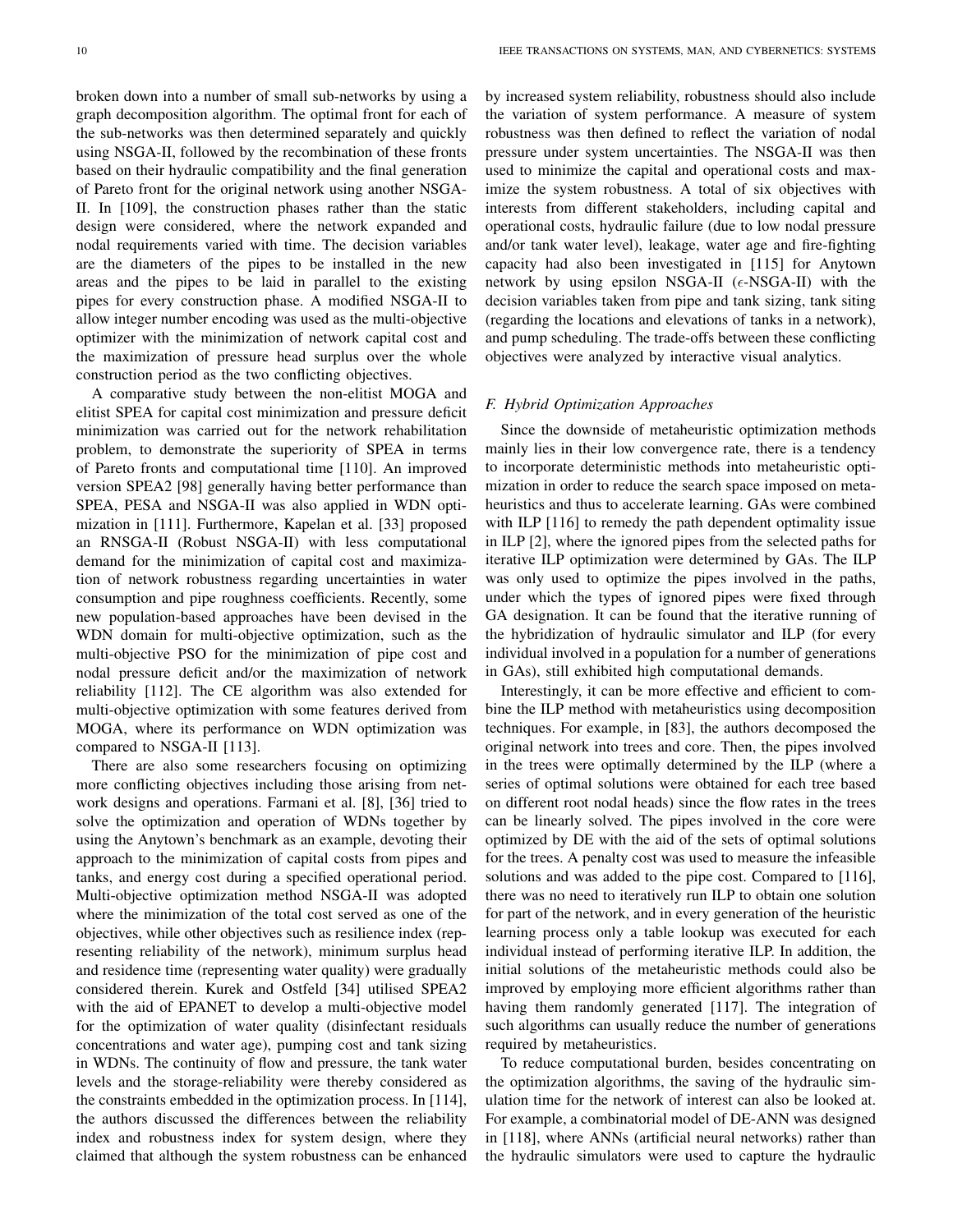and water quality behaviors while using DE for optimizing WDNs. The objective function considered both the pipe cost and the chlorine cost while the decision variables were taken as pipe sizes and chlorine dosage rates at water treatment plants. It is noted that the determination of critical nodes amongst the networks was performed to reduce the ANN training time and a local search heuristic was additionally devised to polish the solutions obtained from DE-ANN. The integration of such modeling techniques then also raises the question as to how accurate are the replicated hydraulic models and how to (dynamically) get the artificial models trained, which further brings up research topics from the field of system identification.

Before finishing this section, it is worth noting that making an exact comparison between different optimization methodologies currently reported is somewhat improper and unfair, as different factors were involved in conducting the experiments/simulations, such as different constraint values (or sometimes the reported solutions may just simply violate some constraints), different hydraulic models, different computation software and platforms, different benchmark networks, different calibrated optimization methods, etc. All of these factors would undoubtedly affect the solution optimality and/or the computational time spent to achieve the final solution(s). One of the extreme cases is that if the computational time is no longer a concern, a global optimal solution could always be found by some algorithm such as enumeration (where the entire solution space for the objective functions and the associated constraints of a nonconvex problem is explored). This is also evident from a recent competition in the domain: the battle of the water networks II (BWN-II) held in Adelaide 2012 [119]. A total of fourteen participants/research groups from the domain presented their approaches in the BWN-II competition specifically to design a D-Town network consisting of five DMAs that need to be upgraded and one additional new zone that needs to be constructed [119]. It is noted that even though excellent and dedicated work has been done on the same benchmark, the best approach in terms of both finding optimal solutions and consuming less computational times is still hard to determine. In more detail, heuristic (e.g., engineering knowledge), metaheuristic (e.g., GAs), single objective or multi-objective (e.g., NSGA-II) approaches were applied with the decision variables taken from design variables and/or operational variables, where two types of scenarios were considered, i.e., normal loading and emergency scenarios. The total annualized cost (including capital and operational costs), the estimated greenhouse gas emissions (as a result of the energy incurred by operation of pumps and by manufacturing, transportation and installation of new pipes) and the water age (as a water quality indicator) were generally required as the system performance criteria although only part of them were finally adopted as objective(s) to be optimized by some approaches. The detailed analysis of the various solutions obtained from the competition can be found in the summarization paper [119]. It is also worth pointing out that although similar optimization algorithms were used by different participants (such as the GAs used by Matos et al. and Kandiah et al., or the NSGA-II by Stokes et al. and Wang et al.), the

obtained results can be significantly distinct from each other, partially due to the diverse engineering heuristics involved and/or the algorithms' settings. Since there is always a balance between the algorithms' computational demand and solution optimality which can be reflected as the trade-off between the exploitation/intensification and exploration/diversification abilities, it is unfortunate that the computational times of different approaches were not reported for comparison.

# IV. WASTEWATER COLLECTION NETWORK OPTIMIZATION

Wastewater collection networks (WWCNs) (gravity sewer systems specifically in this paper) should be properly designed to drive flows of wastewater towards WWTPs without causing surcharging or pressurizing issues. WWCNs differentiate from WDNs mainly in aspects of gravity driven flows and tree-like network structures. To facilitate the optimization of WWCNs, design peak flows, ground elevations, manhole locations, and, usually, the system layout and flow directions (if they are not part of the optimization), are known a priori. Research has thus been devoted to the network optimization such that the sewer types, excavation depths, manhole depths and the existence of lift pumping stations are determined to be able to convey peak flows at minimum capital cost while also satisfying all the hydraulic and physical constraints. The peak flow of a sewer is practically assumed by a peaking factor of 2.5-3.5 times larger than the average daily flow (which can be estimated according to the water consumption in a service area) plus the infiltration and inflow (I/I) allowance [5].

## *A. Cost Function and Constraints*

Differing from potable water in WDNs, wastewater in the *i*th sewer is normally flowing partially full and the resultant central angle  $\phi_i$  (radian) to the water surface can simply be computed as

$$
\phi_i = 2\cos^{-1}(1 - 2h_i/D_i), \ \ i = 1, \dots, N_s, \qquad (10)
$$

according to the cross sectional area of a circular sewer [6] shown in Fig. 4a, where  $h_i$  denotes the flow depth (m) in the *i*th sewer,  $D_i$  is the diameter (m) of the *i*th sewer, and  $N_s$ is the total number of sewers in WWCNs. For accessibility of the paper, the notations of variables with similar physical meanings involved in WDNs and WWCNs are no longer differentiated, such as the pipe/sewer diameters  $D_i$ . Then, the associated wetted perimeter  $P_i$  (m), flow area  $A_i$  (m<sup>2</sup>) and hydraulic radius  $R_i$  (m) [4] can be easily calculated as

$$
P_i = \frac{D_i \phi_i}{2}, \ \ i = 1, \dots, N_s,
$$
 (11)

$$
A_i = \frac{(D_i)^2}{8} (\phi_i - \sin \phi_i), \ \ i = 1, \dots, N_s,
$$
 (12)

$$
R_i = \frac{D_i}{4} \left( 1 - \frac{\sin \phi_i}{\phi_i} \right), \quad i = 1, \dots, N_s. \tag{13}
$$

Fig. 4b presents a typical geometry profile of a WWCN [6], [120]. In comparison with the optimization of WDNs, apart from the sewer types/sizes (related to the sewer expenses), the optimization of WWCNs has also to consider sewer slopes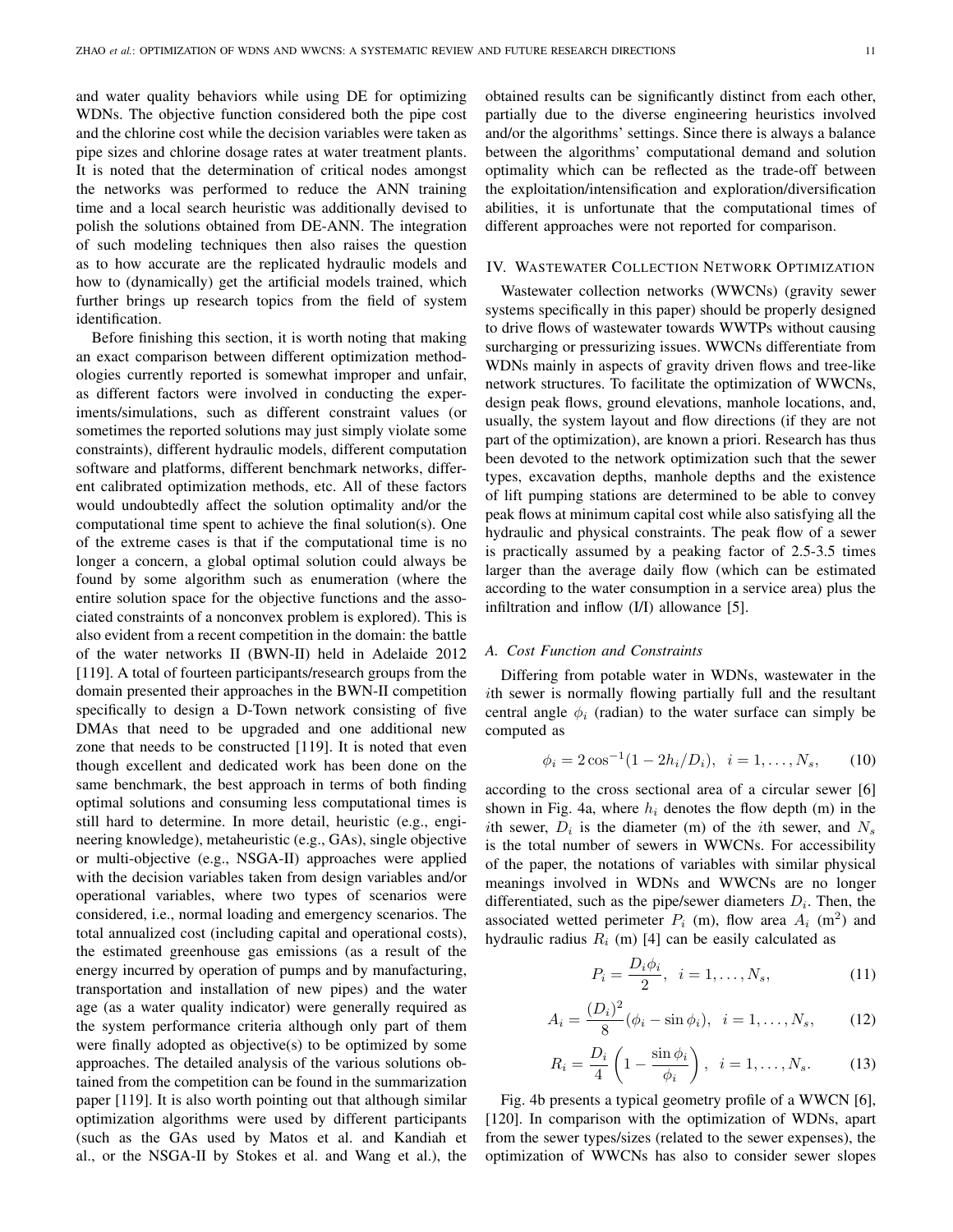(excavation depths, related to the excavation expenses) as decision variables in order to fulfill wastewater hydraulic restrictions. The basic objective function for the optimization of WWCNs together with the associated constraints [4], [6], [120] can be formulated as

$$
J(\boldsymbol{\theta}) = \sum_{i=1}^{N_s} \mu_i(D_i, UD_i, DD_i, L_i)
$$
\n(14)

$$
\int D_i \in \{\zeta_1, \dots, \zeta_{N_t}\}, \ i = 1, \dots, N_s \tag{15}
$$

$$
\int Q_i = f_i(D_i, \phi_i, S_i), \ i = 1, ..., N_s,
$$
 (16)

$$
\big(\,V_i = Q_i/A_i,\ i = 1,\ldots,N_s,\tag{17}
$$

$$
V_{\min} \le V_i \le V_{\max}, \ i = 1, \dots, N_s,
$$
\n(18)

$$
\int UD_i \le AD_{\text{max}}, \ i = 1, \dots, N_s, \tag{19}
$$

$$
(DDi \le ADmax, i = 1,...,Ns, \t(20)
$$

$$
\int UD_i - D_i \ge AC_{\min}, \ i = 1, \dots, N_s, \tag{21}
$$

$$
\begin{cases}\nQ_i = f_i(D_i, \phi_i, S_i), \ i = 1, ..., N_s, & (16) \\
V_i = Q_i/A_i, \ i = 1, ..., N_s, & (17) \\
V_{\min} \le V_i \le V_{\max}, \ i = 1, ..., N_s, & (18) \\
\{UD_i \le AD_{\max}, \ i = 1, ..., N_s, & (19) \\
DD_i \le AD_{\max}, \ i = 1, ..., N_s, & (20) \\
\{UD_i - D_i \ge AC_{\min}, \ i = 1, ..., N_s, & (21) \\
DD_i - D_i \ge AC_{\min}, \ i = 1, ..., N_s, & (22)\n\end{cases}
$$

$$
D_i \ge D_{i-1}, \ i = 1, \dots, N_s,\tag{23}
$$

$$
\phi_i \le \phi_{\text{max}}, \ i = 1, \dots, N_s, \tag{24}
$$

$$
\begin{cases}\nD_i \ge D_{i-1}, \ i = 1, \dots, N_s, & (25) \\
\phi_i \le \phi_{\text{max}}, \ i = 1, \dots, N_s, & (24) \\
G E_i - U D_i \le G E_i - D D_{i-1}, & (25) \\
G E_i - U D_i + D_i \le G E_i - D D_{i-1} + D_{i-1}, & (26) \\
(G E_i - U D_i - (G E_{i+1} - D D_i))/L_i \ge S_{\text{min}}, & (27)\n\end{cases}
$$

where  $\mu_i(\cdot)$  and  $L_i$  denotes the construction cost  $(f)$  and length (m) of sewer  $i$ ,  $UD_i$  and  $DD_i$  are the upstream and downstream excavation depths (m) of sewer *i*, *N<sup>s</sup>* is the total number of sewers in a WWCN,  $\{\zeta_1, \ldots, \zeta_{N_t}\}$  is a series of commercially available sewer diameters (m),  $Q_i$  and  $f_i(\cdot)$ represent the flow rate  $(m^3/s)$  and the nonlinear hydraulic behaviors in the *i*th sewer,  $S_i$  is the slope of the *i*th sewer,  $V_i$ is the flow velocity (m/s) in the *i*th sewer,  $V_{\text{min}}$  and  $V_{\text{max}}$  are the minimum and maximum allowable velocity, *AD*max is the maximum allowable excavation depth,  $AC<sub>min</sub>$  is the minimum allowable cover,  $\phi_{\text{max}}$  is the maximum allowable central angle,  $GE_i$  is the ground elevation (m) at manhole *i*, and  $S_{\text{min}}$  is the minimum allowable slope. It should be noted that the values of these hydraulic process variables  $(Q_i, V_i, \phi_i)$  and  $A_i$ ) incurred here should be considered in the case of design peak flows as required by the nature of WWCN problems.

As shown in (14), the sewer construction cost including the sewer cost and the excavation cost is generally a function of sewer diameter, excavation depths (or average excavation depth) and sewer length. It is difficult to accurately compute this sewer construction cost as it also depends on specific conditions (e.g., geological conditions and construction methods) and different measures [121]–[124] including cost models and look-up tables have been used for approximating it. On this aspect, the multiple regression analysis [125] is often used to estimate the unknown associated parameters in the approximated cost model. It should be noted that the slope *S<sup>i</sup>* of the *i*th sewer can be computed from the excavation depths  $(UD_i$  and  $DD_i)$  by using the elevations  $(GE_i)$  and  $GE_{i+1}$ 



(a) Cross sectional area of the *i*th sewer



Fig. 4. Illustration of wastewater collection networks.

and sewer length *L<sup>i</sup>* . Other capital expenditure to construct a WWCN could also include those incurred from manhole construction and pumping station construction. The manhole cost could be a function of the manhole depth (the deepest excavation depth of the sewers connecting to the manhole) [121] and also the maximum sewer diameter connecting to the manhole [6]. The construction cost of pumping stations can be related to the design flow rate [18]. Some studies have also annualized the capital expenditure based on the rate of interest and, the life, salvage factor and maintenance cost of various physical components [4].

A number of hydraulic and physical, equality and inequality constraints have been adopted in the domain [4], [6], [120] which are listed in  $(15)-(27)$ . In  $(15)$ , the type (material and diameter) of every sewer *i* must be chosen from a set of discrete commercially available types. In contrast to the potable water behaviors described in Subsection III-A, the fundamental hydraulic behaviors of the wastewater flowing through the *i*th sewer can be deemed as a nonlinear equality constraint in (16), while (17) states the flow continuity. A highly nonlinear relationship can be observed between flow rate  $Q_i$ , central angle  $\phi_i$ , diameter  $D_i$  and slope  $S_i$  in every sewer *i*. The velocity constraints (18) (e.g.,  $V_{\text{min}} = 0.6$  m/s and  $V_{\text{max}} = 3.0 \text{ m/s}$  at peak flows are the primary requirements of a WWCN, which are employed to enable sewers self-cleansing (to prevent clogging) and also to reduce sewers scouring (to extend sewer lifetime). Due to the underground structures, as stated in (19) and (20), the excavation depth for both ends of the *i*th sewer is usually confined to a certain level (e.g., *AD*max = 8.0 m) from economical and practical concerns. Constraints (21) and (22) are adopted to guarantee that both ends of sewer *i* are buried at enough depth (e.g.,  $AC_{\text{min}} = 1.0$  m) in order to prevent any damages from ground surface loading and to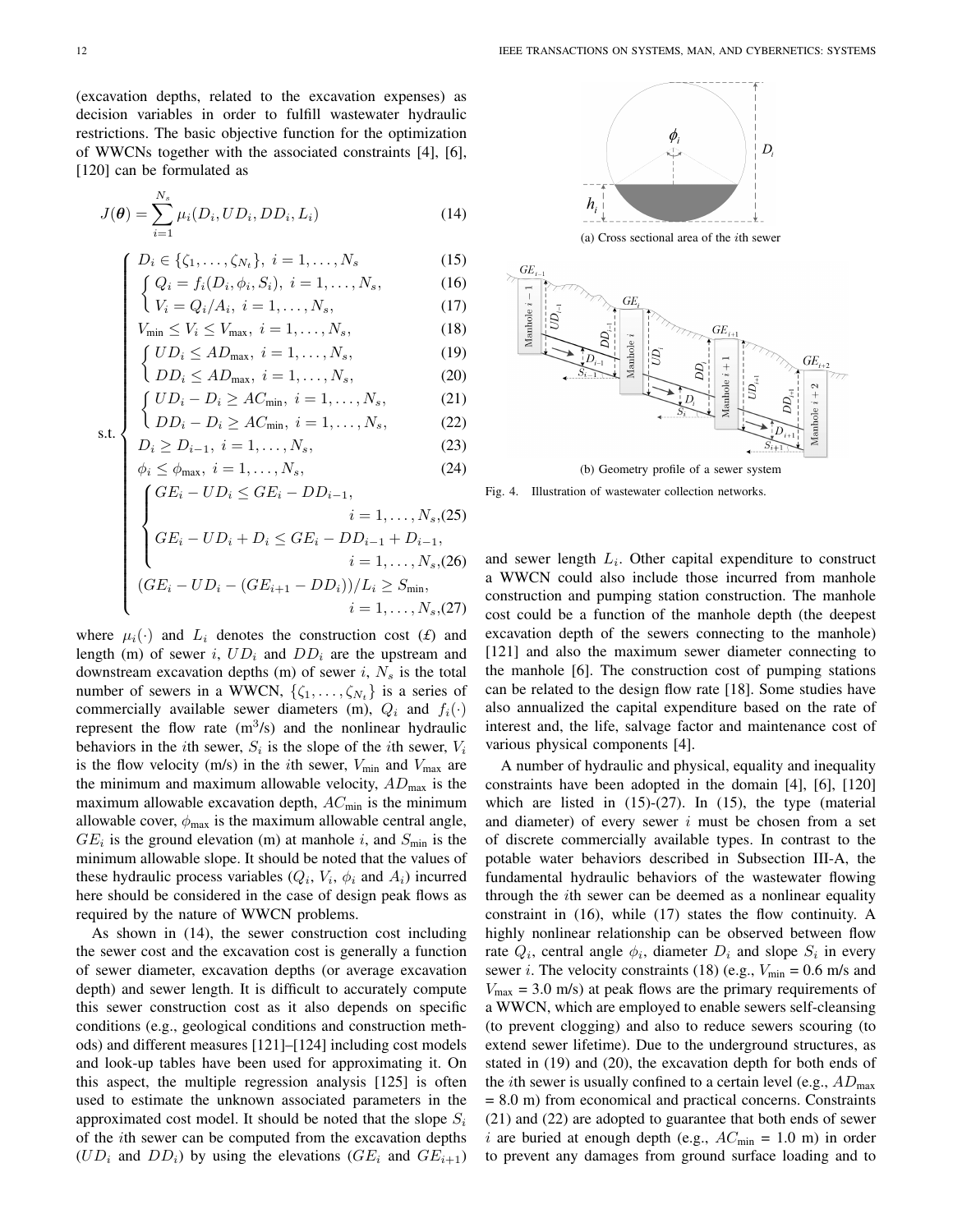facilitate collecting wastewater from properties/drains.

To ensure that the downstream sewers are not surcharging, sometimes the diameter progression constraint (23) is also placed on the successive sewers, as the volume of downstream wastewater generally increases. In addition, the wastewater depth-to-diameter ratio at peak flow in the *i*th sewer is sometimes constrained as in (24). Since wastewater is generally conveyed by gravity via the sewer system, the usage of pumping stations should be kept at minimum. Therefore, in (25) and (26), it states that the upstream invert (crown) elevation of sewer *i* should be less than or equal to the downstream invert (crown) elevation of its upstream sewer *i−*1, in the absence of a pumping station at the *i*th manhole. Finally, constraint (27) describes the minimum allowable slope for sewer *i*, where sewers with very flat slopes (e.g., flatter than  $S_{\text{min}} = 0.08\%$ ) are not suitable for laying. It should be mentioned that within a specific research into the optimization of WWCNs, only part of these described constraints may be considered.

The most common expression for describing the wastewater hydraulic behaviors in WWCN optimization problems is to use Manning's equation [122],

$$
V_i = \frac{1}{C_i^{\text{MN}}}(R_i)^{\frac{2}{3}} S_i^{\frac{1}{2}}, \quad i = 1, \dots, N_s,
$$
 (28)

where  $C_i^{MN}$  is the Manning's roughness coefficient (typical value for concrete sewers is 0.013, and 0.010 for Polyvinyl chloride (PVC) sewers). To be more accurate, other equations such as the modified Hazen-Williams equation and the Darcy-Weisbach equation can also be employed in order to encompass the impact of flow velocity, pipe diameter and fluid viscosity on the roughness coefficient [4], [6]. Obeying the flow continuity, the wastewater flow  $Q_i$  can be obtained [122] using  $Q_i = V_i A_i$ , for  $i = 1, \ldots, N_s$ , such that

$$
Q_i = \frac{1}{20C_i^{\text{MN}}}\left(\phi_i\right)^{-\frac{2}{3}}\left(\phi_i - \sin\phi_i\right)^{\frac{5}{3}}\left(D_i\right)^{\frac{8}{3}}S_i^{\frac{1}{2}}.\tag{29}
$$

It is worth mentioning that (28) and (29) (originally proposed for flows in open channels) are used to describe the wastewater behaviors under partially filled flows as defined in (16) and (17), while in the design of WWCNs (with the assumption of partially filled peak flows), pressurized flows or surcharging issues should be avoided by using the constraint defined in (24), i.e., the central angle  $\phi_i$  or depth-to-diameter ratio  $h_i/D_i$ at peak flow is upper bounded.

#### *B. Traditional Deterministic Optimization Methods*

Amongst the traditional deterministic methods, dynamic programming (DP) techniques (especially the discrete differential dynamic programming (DDDP) approach) had dominated the optimization of WWCNs for many years [4], [18], [29], [121]. These algorithms cope with the problem by first decomposing it into multiple stages corresponding to sewers/manholes with pertinent design variables (e.g., sewer downstream/upstream invert/crown elevations) as the states (discrete alternatives) and then dealing with the problem stage by stage based on recursive equations. The minimum required sewer diameters can be computed based on the

wastewater hydraulic equations given the states (determining slopes), assumed central angle and design flows. At every stage, DP only considers and records the least-cost solution associated with each state within the stage instead of visiting all possible solutions up to the stage as in an enumeration technique, thus saving considerable computational time. The entire programme may need to rerun several times using more closely spaced states based on the previously obtained results in order to improve performance. However, the downsides of DP are widely regarded as the local performance caused by noncontinuous states, limitations related to large size networks and the assumption of a central angle in computing the sewer sizes together with the resultant continuous sewer sizes. Other than DP techniques, the indirect use of linear programming (LP) by piecewise linearizing the nonlinear objective function and constraints [123], as well as the direct use of nonlinear programming (NLP) [126], [127] has also been tried in the optimization of WWCNs. Nevertheless, the local optima still occur in both methods and the obtained diameters are required to round to the commercially available ones which may cause further reduction of performance.

#### *C. Traditional Heuristic Optimization Methods*

Heuristic optimization methods were also amongst the earliest attempts at optimizing the design of WWCNs. To satisfy the minimum velocity constraint defined in (18) at peak flows, it can be realized by selecting appropriate sewer diameters and slopes based on estimated flows or depth-todiameter ratios (see  $(13)$ ,  $(28)$  and  $(29)$ ). According to  $(28)$ , heuristically, one can adopt a depth-to-diameter ratio of a half for the peak flows to find the minimum sewer slopes based on every commercially available pipe diameter [122]. It was found thereby that the required minimum sewer slopes generally decreased when using higher sewer diameters. The actual flow depths and velocities in a sewer would then depend on the real-time quantity of flows, the diameter, the slope and the roughness coefficient. Therefore, the disadvantage noted by the authors is that if the actual peak flow depth is lower than half the diameter, the corresponding velocity would be smaller than the required minimum value.

Desher and Davis [122] proposed the sanitary sewer design (SSD) method to perform the least costly design by considering the sewer construction cost. Under the assumption of the sewer diameters already suggested by experienced engineers, the minimum sewer slopes were determined according to the ground slopes and the required minimum velocities (during peak flows), based on a half depth-to-diameter ratio ( $\phi_i = \pi$ ) by using the Manning's equation. The resulted flow depth and velocity in every sewer from the determined sewer slope, the sewer diameter and an estimated sewer flow were assessed to avoid breaking the minimum and maximum velocity constraints and surcharging issues by further adjusting the sewer slopes and diameters. Interestingly, the relaxation of the sewer size progression constraint with careful consideration of peak flows was found to possibly lead to substantial cost savings.

Charalambous and Elimam [128] also presented a heuristic design approach using either the Manning or the modified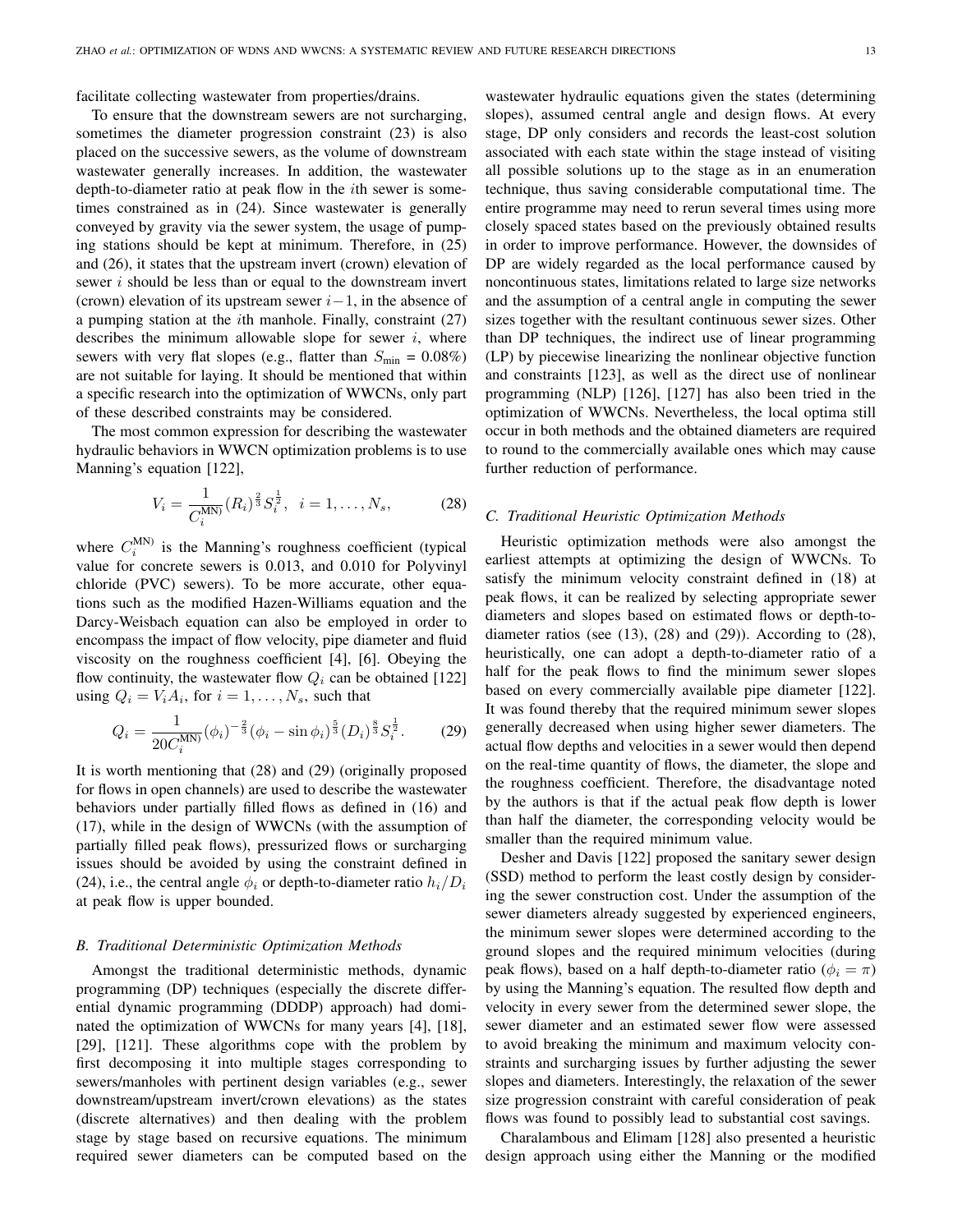Hazen-Williams equation with the convenience of introducing lift pumping stations, although its downsides lie in nonoptimal solutions and continuous diameters (where an extra standardization step was needed). Moreover, the spreadsheet method [120] in which hydraulic calculations can be conveniently tabulated, was developed to tentatively evaluate the effect of different sewer sizes and slopes on the system cost, given designed flow while also satisfying minimum cover and minimum and maximum velocities constraints. Compared to DP, it had been demonstrated that better solutions in terms of constraints handling and cost saving can be found using the same network and system cost model. The design procedure is obviously transparent but tedious to engineers although still with restricted performance in terms of optimality due to a limited number of trial solutions being examined.

#### *D. Advanced Metaheuristic Optimization Methods*

Due to the discrete-continuous characteristics of the WWCN optimization problem together with the high nonlinearity inherent within it, metaheuristics have been naturally employed to provide better performance. Similar to their usage in the WDN optimization, the adoption of metaheuristics for optimizing WWCNs includes those from nonpopulation-based and population-based categories.

*1) Nonpopulation-based Metaheuristics:* As in WDN optimization, the simulated annealing (SA), tabu search (TS), and cellular automata (CA) have also been applied in the framework of WWCN optimization. Yeh et al. [129] applied SA to design a local WWCN in central Taiwan with significantly varied elevations, where the sewer construction cost was considered as the objective function. The average slope of sewers from SA was found to be larger than the original official design. Also, compared to the original design, all the sewers designed by SA were able to satisfy the minimum velocity constraint though the resulted construction cost was a little higher. Moreover, Karovic and Mays [130] recently applied SA in Microsoft Excel for the sewer system design to make it more convenient from the engineers' perspective. In [131], the authors proposed an integrated approach to combine the determination of network layout and network components since the two problems are naturally related to each other. Overall, TS was used as the optimizer with the associated parameters from both problems as the decision variables, while the network construction cost was taken as the objective and the constraints were systematically satisfied to improve algorithm's efficiency. A comparison between SA and TS was also studied in [132] for WWCN optimization, in which SA outperformed TS in terms of both efficiency and robustness in a number of runs.

Moreover, CA has also been actively employed in WWCN optimization [133], [134]. In these, the sewer junction nodes were considered as the cells with the corresponding elevations regarded as cell states (decision variables) in [134]. The local transition rule for each cell was then mathematically derived (gradient-based local optimization) to minimize the local construction cost formed in its neighborhood (which was defined by the sewers connecting to it). Sewer diameters were

determined heuristically based on the slopes given by CA and the maximum flow depth constraint. Significant computational efficiency had been demonstrated in the Mays and Wenzel benchmark, although inferior quality of solutions was obtained compared to the ACO methods [135], [136] to be discussed later. Furthermore, an iterative two-stage method was also proposed in [137], where, in each stage, CA was used to search for either the cover depths or the diameters respectively whilst keeping the other fixed. Transition rules could be obtained mathematically for updating both cover depths and diameters, while ad hoc engineering rules were additionally designed for updating the diameters considering their discrete nature.

*2) Population-based Metaheuristics:* With respect to population-based methods, genetic algorithms (GAs) [124], [138] are again popularly employed for the optimization of WWCNs. Both sewer diameters and slopes were coded as binary strings in [138] for the application of GAs in WWCN optimization. The sewer construction cost together with the penalty cost regarding the diameter progression constraint was used as the fitness function during the optimization. The impact of different population sizes, crossover rates and mutation rates on algorithm convergence was also demonstrated. In [124], the authors used a GA to define the diameter for each sewer with binary coding at every generation, while the sewer slope was computed from the design flow and an initial assigned velocity by satisfying the maximum flow depth and minimum slope constraints. The resultant cost from the solution of all the sewers can thus guide the search direction of GA. The elitist adaptive genetic algorithm (EAGA) developed by integrating the elitist genetic algorithm (EGA) with the adaptive genetic algorithm (AGA) was employed in this study and its improved performance was compared to the EGA and AGA.

Some researchers also proposed the use of GAs in combination with a wastewater hydraulic simulator (such as TRANSPORT module of SWMM, now at version 5.0 [30]) to minimize the capital cost of a WWCN. Two optimization schemes were devised in [139], i.e., GA-TRANS1 and GA-TRANS2, the first using GA to find both diameters and elevations of sewers and using TRANSPORT to perform hydraulic analysis, while the second using GA to find only the sewer elevations with the diameters and hydraulics analyzed by TRANSPORT (employing trial-and-error to determine the diameters). The solutions that conflict with various constraints considered for the problem were penalized in the objective function during the optimization. Simulated results have been produced on the Mays and Wenzel benchmark to demonstrate cost savings in comparison with traditional methods, such as DP and spreadsheet methods. Due to the large number of constraints involved in the optimization process which may often cause infeasible solutions of GA, Haghighi and Bakhshipour proposed an adaptive sequential constraint handling strategy being used in the decoding stage of GA [140]. The decoded solutions can thus be maintained in the feasible regions of the solution space without requiring a penalty function, resulting in better optimization performance in terms of efficiency and effectiveness as compared to DDDP and GA-QP on the Li and Matthew benchmark. The diameter and slope of sewers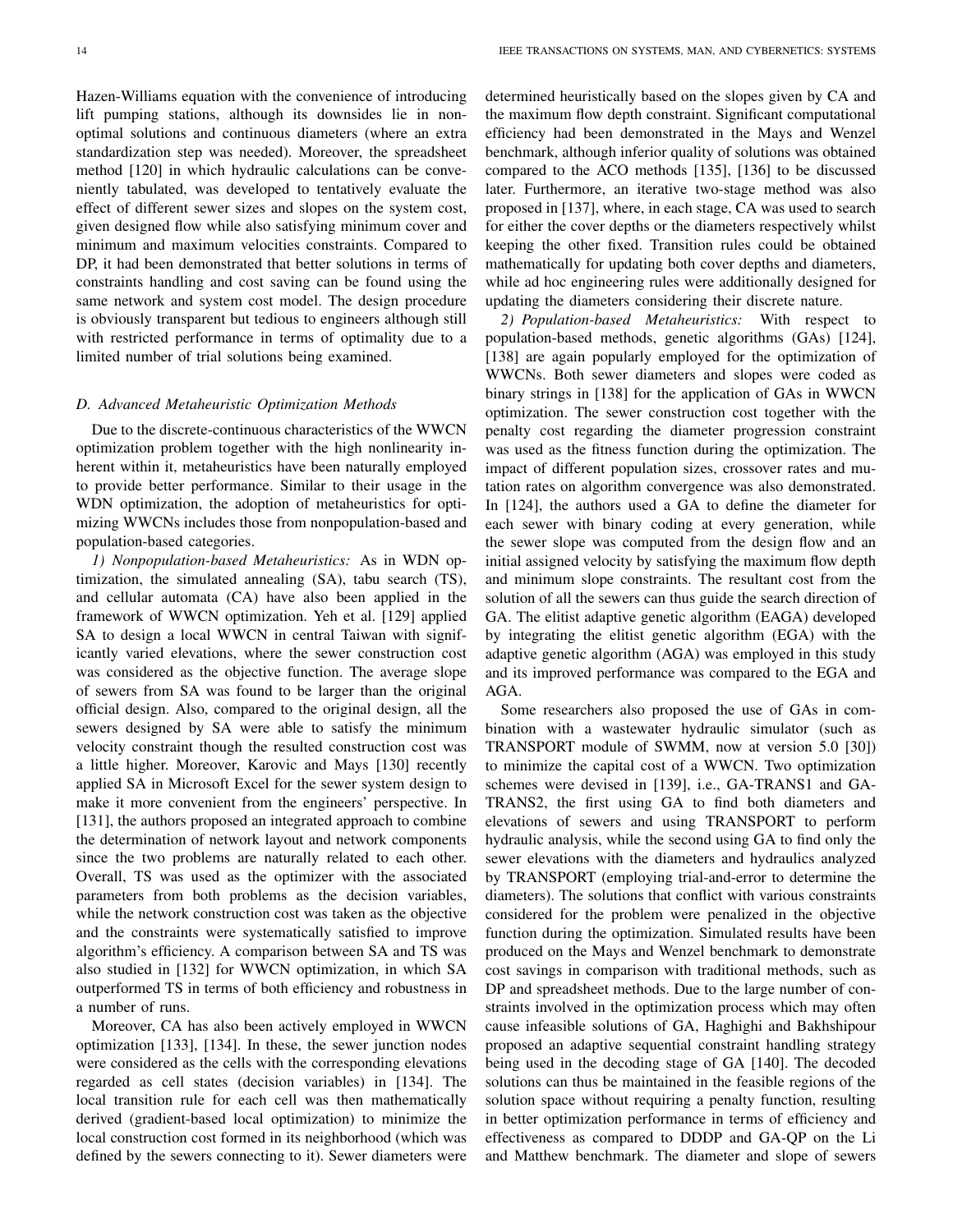and the presence/absence of pumping stations at each manhole were all considered as the decision variables, while taking into account the construction costs of sewers, manholes and pumping stations.

Ant colony optimization (ACO) methods originally designed to solve the combinatorial optimization problems with discrete decision variables have also been used to solve WWCN optimization problems. However, due to the continuous variables (the sewer slopes or elevations) involved in WWCN problems, discretization is usually required. Afshar [135] discussed the effect of the discretization size on algorithm convergence and solution quality, where either too large or too small discretization size has adverse effects. An adaptive refinement procedure was thereby designed to progressively define an appropriate set of discrete variables with reduced range for each decision variable, based on the locally optimal solutions found during the optimization process. The author also devised two partially constrained ant colony optimization methods, i.e., PCACOA1 and PCACOA2 [136], and compared their performance with the unconstrained ACO. The sewer connection nodes were used as the decision points with the sewer elevations as the decision variables where discretization of continuous variables into discrete ones is required for ACO. The diameters can be heuristically selected from a series of commercially available ones given the slopes computed from the ACO decision variables and the design flows by satisfying some hydraulic constraints. The PCACOA1 method employed the minimum slope constraints to refine a tabu list for each decision variable as the ACO incrementally constructed its solution components, while PCACOA2 also considered the maximum flow depth-to-diameter ratio when updating this tabu list. The remaining constraints such as the maximum and minimum velocities were penalized in the objective function as usual. The comparison results on the Mays and Wenzel benchmark showed that significant improvement regarding algorithm convergence and sewer construction cost can be achieved compared to the unconstrained ACO.

Moreover, Moeini and Afshar [141] used the sewer diameters as decision variables with slopes computed by assuming a maximum allowable depth-to-diameter ratio, while also considering the layout determination by combining ACO with a tree growing algorithm. Furthermore, particle swarm optimization (PSO) was recently adopted by Izquierdo et al. [142] in WWCN optimization by considering the sewer diameters and slopes as decision variables with special treatment for the discrete diameters. The simulator SWMM was used to perform hydraulic analysis and the constraints were penalized explicitly in the objective function.

# *E. Multi-Objective Optimization Approaches*

Regarding the multi-objective optimization approaches, they have just begun to appear in the domain of WWCN optimization. The hybridization of celluar automata and multiobjective genetic algorithms for sewer network optimization [143]–[145] was devised to unite the strengths and remedy the downsides that come from GA (global searching ability but limited to high computational demand) and CA (low computational demand but confined with local searching ability). The CASiNO (celluar automata for sewers in network optimization) was thereby quickly performed to supply initial solutions for NSGA-II to accelerate multi-objective global optimization, where the minimization of flooding and capital cost were the two objectives and SWMM as a hydraulic simulator was used to evaluate all the generated solutions. However, only the sewer diameters were considered as the variables to be optimized; based on these variables the network cost was computed.

#### *F. Hybrid Optimization Approaches*

Generally speaking, metaheuristic approaches face difficulties when the number of decision variables becomes larger as the search space would inevitably get too huge to be visited efficiently. Moreover, the inclusion of substantial constraints in WWCNs can also affect the efficiency of the optimization algorithms in terms of generating feasible solutions. An alternative is to combine metaheuristic methods with traditional deterministic methods as in WDN optimization. Due to the fact that piecewise linearization of the original problem such as in LP could lead to errors, Pan and Kao recently proposed the use of a GA-QP combination to solve the problem [146]. GA was utilized to search for the diameters of sewers and the locations of pumping stations, under which the original problem was then transformed into quadratic forms with the slopes and downstream excavation depths of sewers as decision variables which can be solved by quadratic programming (QP). The computational efficiency of GA was also improved by controlling the generation of feasible solutions using a proper constraints handling strategy.

# V. DISCUSSION AND FUTURE RESEARCH DIRECTIONS

Reflecting on the detailed and systematic investigation in the previous sections, including WDNs and WWCNs, their associated optimization problems and the development through to the state-of-the-art of optimization methodologies, generally, several important aspects emerge and are worth discussing. Firstly, the scale of the benchmark networks commonly being examined is somewhat limited, requiring the proposal of optimization algorithms that are able to solve large scale water networks. Secondly, more components and/or constraints that exist in real water networks are expected to be included in the network design process. Thirdly, the development of more efficient and effective optimization methodologies is required in order to cope with the high complexity of network optimization problems. Fourthly, providing test benchmarks factoring in different levels of complexities of water networks for pure algorithmic developers would be beneficial. Fifthly, the limitations of various (categorical) optimization methods (e.g., the deterministic and metaheuristic) must be further researched. Finally, more effective many-objective optimization methodologies are needed in the domain to assist the decision making process especially when the DMs have little knowledge about the network. This section will provide a reflective and critical discussion of current trends and potential future research directions in the domain. These are organized into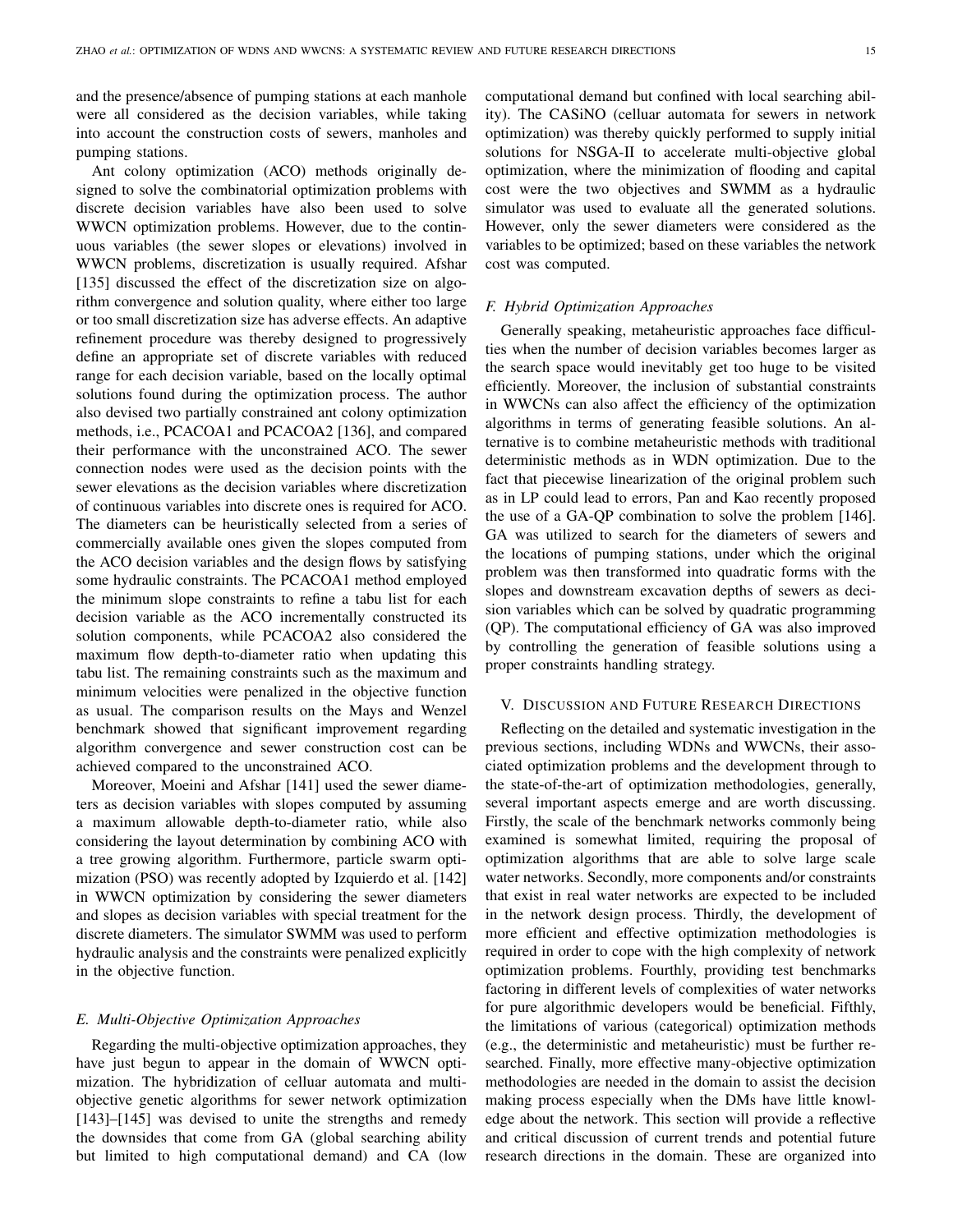two aspects: *a)* comparison of existing optimization paradigms between WDNs and WWCNs and, *b)* common opportunities for both types of water network optimization. The critical reflections provided in this section are aimed to promote advances in the domain, especially effective integration of the domain with the field of artificial intelligence.

# *A. Discussion and Research Directions Observed from the Comparison between WDN and WWCN Optimization*

Generally speaking, the optimization of WDNs is currently receiving more attention than the optimization of WWCNs. This may be attributed to deviated research interests (as the formulation of WDN optimization is simpler and better established) and the fact that the construction of WDNs to meet citizen's basic survival needs of clean water is somewhat more imperious than WWCNs. As classical methodologies for realworld optimization problems, deterministic optimization methods such as exhaustive search, LP and NLP can be directly or indirectly applied to both WDN and WWCN optimization after some domain specific modifications and derivations. The major difference between WDNs and WWCNs is that the clean water in WDNs is pressurized for distribution to various consumer nodes whereas the collection of wastewater is mainly driven by gravity provided by inclined sewers although lift pumping stations may be involved to transfer wastewater from one sewer to another. This difference leads to different hydraulic behaviors involved in distribution and collection networks, as well as different network structures (looped distribution networks and tree-like collection networks). Due to the tree-like structure of WWCNs, the optimization can be straightforwardly realized stage by stage (where in each stage one or several hydraulic equations are solved) deterministically or heuristically, which explains why DP and heuristic related optimization methods have been widely accepted and used in this area. In contrast, the looped nature of WDNs attracts particular attention to the utilization of decomposition related methodologies which are employed to divide the entire network under consideration into trees or small subnetworks to be easily handled by other optimization methods. From this, additional deterministic and heuristic methods are required, in combination with decomposition techniques, for WDN optimization. At the very least, the results of such combinations will be able to provide good initial solutions as starting points for other methods such as metaheuristics to further examine the problem.

The metaheuristic optimization methods are a relatively recent development in the water network optimization domain, although their adoption in the optimization of WWCNs has been considerably less (where most work is still dominated by DP, LP and heuristic methods). As discussed in Subsection III-C, the hot topics of the nonpopulation-based and population-based metaheuristics applied in distribution network optimization include SA, TS, CA, GA, ACO, PSO, DE, HS, MA, CE and IA approaches, whilst the metaheuristics applied in collection network optimization are relatively new and have currently mainly focused on SA, TS, CA, GA, ACO and PSO approaches, as presented in Subsection IV-D. Some examples of the metaheuristics that had been employed in the optimization of distribution networks are therefore expected to be examined in the domain of WWCN optimization, such as DE, HS, MA and CE approaches. With respect to multiobjective optimization methods that have been used in WDN optimization, popular trials have mainly focused on MOEAs, e.g., VEGA, MOGA, NSGA, SPEA, SPEA2, NSGA-II, PESA, PESA-II, PAES, as described in Subsection III-E; whilst examples of multi-objective optimization of WWCNs have been rare and, as presented in Subsection IV-E, the only real trial to date is the NSGA-II. The adoption of MOGA, SPEA2, PESA-II, PAES, etc., for the optimization of WWCNs can therefore be investigated and compared between one another.

It has also been found that the popularity of using a hydraulic simulator in dealing with the hydraulics involved in WDNs and WWCNs is distinct. On the one hand, the adoption of hydraulic simulators (e.g., EPANET) for simulating the water behaviors in WDNs is pervasive, especially for the most recent advanced optimization methodologies applied in the domain. On the other hand, the adoption of hydraulic simulators (e.g., SWMM) for determining the wastewater behaviors in WWCNs is less common. This is mainly because there are too many hydraulic and physical constraints involved in collection networks and that the direct evaluation of them using SWMM under some given trial solution(s) to all the decision variables would inevitably decrease the optimization efficiency (even making it very difficult to locate feasible solutions for complex networks) as many constraints can be violated during the trial solution generation process. The weighting parameters used in the common penalizing approaches for dealing with constraints are also hard to control. As a result, implicitly satisfying part of these constraints heuristically or mathematically when generating the trial solutions is often pursued in the optimization of WWCNs. Although hydraulic and physical constraints are fewer in WDNs, it will be interesting to develop constraint handling strategies to directly generate feasible solutions rather than penalizing infeasible solutions during the WDN optimization process. This kind of implicit constraint handling may also be related to choosing the appropriate decision variables for water networks (for example, diameters, slopes or a combination of both in collection networks), while the rest of the unknown variables can be determined by mathematics or some heuristic rules considering part of the constraints. This allows the remaining constraints, possibly together with the search space to be significantly reduced, resulting in better optimization efficiency and/or effectiveness.

Furthermore, by comparing the objective functions between the optimization of WDNs and WWCNs, it can be seen that the basic objective function for WDNs is simpler, although it becomes more complicated when other components like pumping stations in the network are optimized. Most studies are therefore based on finding the least-cost design defined in (1) for the distribution networks. Due to the inclined sewers and the network structure, the basic objective function for WWCN optimization is more nonlinear and difficult to estimate, where usually the excavation cost is also included. As shown in (14), the computation of capital cost is not fixed for various research studies carried out in the domain and a variety of measures have been employed to estimate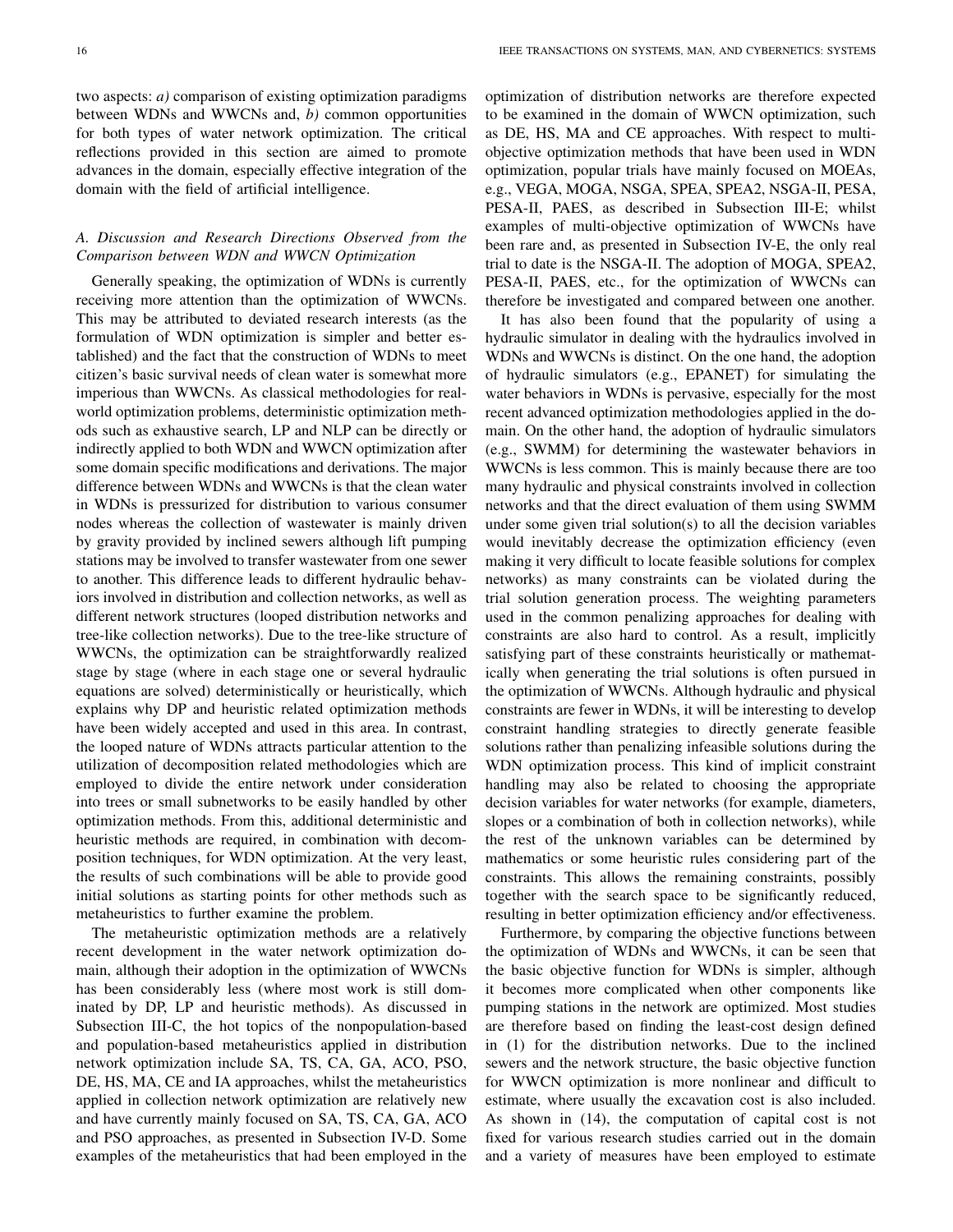it. This will obviously cause difficulties when comparing the costs obtained from different optimization methods. Therefore, a unified and accurate representation of the capital cost for WWCNs is required. It is also worth mentioning that the full satisfaction of the constraints involved in water networks is needed if comparisons are going to be made between different optimization approaches. Last but not least, according to the multiple loadings that can be used in the optimization of WDNs, the use of multiple design flows rather than single design flows for all the sewers can also be tried in WWCN optimization in order to improve the utility of the constructed networks.

# *B. Discussion and Common Research Directions Observed for both WDN and WWCN Optimization*

Although a few relatively simple benchmarks have appeared in the domain of water network optimization (more for WDNs than WWCNs), more artificial and real-world benchmarks for larger scale systems, featuring the full range of network components suitable for WDNs and WWCNs are desired. A notable phenomenon is that comparisons made on unified benchmarks (same network, hydraulic equations/simulators, constraints, setting values, etc.) by using various optimization methods (running on the same computation platform in order to compare the execution times) are currently quite limited. Although some artificial generators [147], [148] exist to construct virtual water networks in a certain level of complexity, this does not remove the necessity for constructing central repositories of WDNs and WWCNs for the convenience and fairness of comparisons between diverse optimization methodologies. Similar phenomena can also be seen in the field of machine learning where several central repositories exist, for example, the well-known UCI (University of California, Irvine) machine learning repository [149] despite the fact that various artificial sampling data generators exist such as the time-series prediction data generator.

A number of key factors have to be considered in the construction of repositories. Firstly, the repository should capture a significant number and variety of networks appearing within the domain, while providing detailed descriptions for each of these networks. Secondly, the repository should be dynamic and allow developers/researchers to update/upload existing/new benchmark networks. Thirdly, the pertinent hydraulic and physical constraints and the specific objective(s) should be explicitly listed together with the possible setting values of these constraints and/or objective(s), for each benchmark to enable unification. Fourthly, the number and type of hydraulic equations involved are described and the corresponding hydraulic simulators are suggested. Fifthly, results and performance data from various optimization methodologies can be uploaded into the repository thus providing a platform for competition. Depending on the purpose of the repository, different themes may also be included, such as single-objective optimization and multi-objective optimization. Through the construction of this repository, substantial benchmarks for both WDNs and WWCNs are required to be gathered, unified and eventually provided to researchers from different fields

working in this multidisciplinary domain. Depending on the complexity (for example, network scale and number and types of components involved) of different benchmarks, each optimization method can then be examined and compared by using a range of benchmarks (from simple to complex). It is also suggested that the same basis (platform, programming languages, etc.) is required for fair comparisons on computational time, etc. In this way, the advantages and disadvantages of each optimization method and their suitability for dealing with simple or complex water networks can be fully analyzed.

To allow fair comparisons, Marchi et al. also suggested a general approach to compare evolutionary algorithms applied in the domain consisting of five steps [150] which is beneficial to enable comparisons to be made between different optimization methodologies within the domain. These steps were: *a)* selecting particular algorithms for comparison, *b)* selecting test benchmarks, *c)* calibrating the selected algorithms, *d)* conducting the simulation/experiment and *e)* analyzing the results obtained. In particular, the calibration of optimization algorithms to find the best algorithm parameters, so as to achieve the best performance on the test benchmarks of interest, was considered essential and is usually a complicated process. Moreover, the tested range of parameter settings were suggested to cover their classical values and combinations, and other values around these classical values. Normally, the same number of executions for each algorithm was performed for statistical analysis purposes (such as computing the average solution, the best solution and the standard deviation across all executions). It is also foreseen that fair comparisons of different optimization algorithms based on large scale and realworld water networks are required in the domain.

In reality, the evaluation of hydraulic behaviors in both WDNs and WWCNs is time-consuming regardless of whether this is done by solving hydraulic equations explicitly or using hydraulic simulators implicitly. In addition, this evaluation is inevitably required to be repeated many times for most advanced optimization methods. Simple numerical models have been emerging to simulate the hydraulic behaviors, however, from the system modeling perspective, more applications of advanced models, such as the fuzzy systems [151] with good model interpretabilities, Gaussian processes [152] with good probabilistic characteristics and support vector machines [153] with good generalization abilities, are expected to be integrated into the network optimization process to speed it up.

From our investigation of optimization methods applied in the domain, there is still scope to apply a large variety of existing optimization methods that have emerged in other fields, to the optimization of water networks, especially metaheuristic, multi-objective and hybrid optimization methods. For the nonpopulation-based metaheuristics category of methods, for example, guided local search (GLS), fast local search (FLS) [154] and greedy randomized adaptive search procedure (GRASP) [155] are applicable and of interest. Regarding population-based metaheuristics, for example, more evolutionary algorithms (e.g., evolution strategies (ES) [156] and estimation of distribution algorithms (EDAs) [157]) and swarm intelligence (e.g., artificial bee colony (ABC) algorithm [158], the bees algorithm [159] and bat algorithm [160]) are expected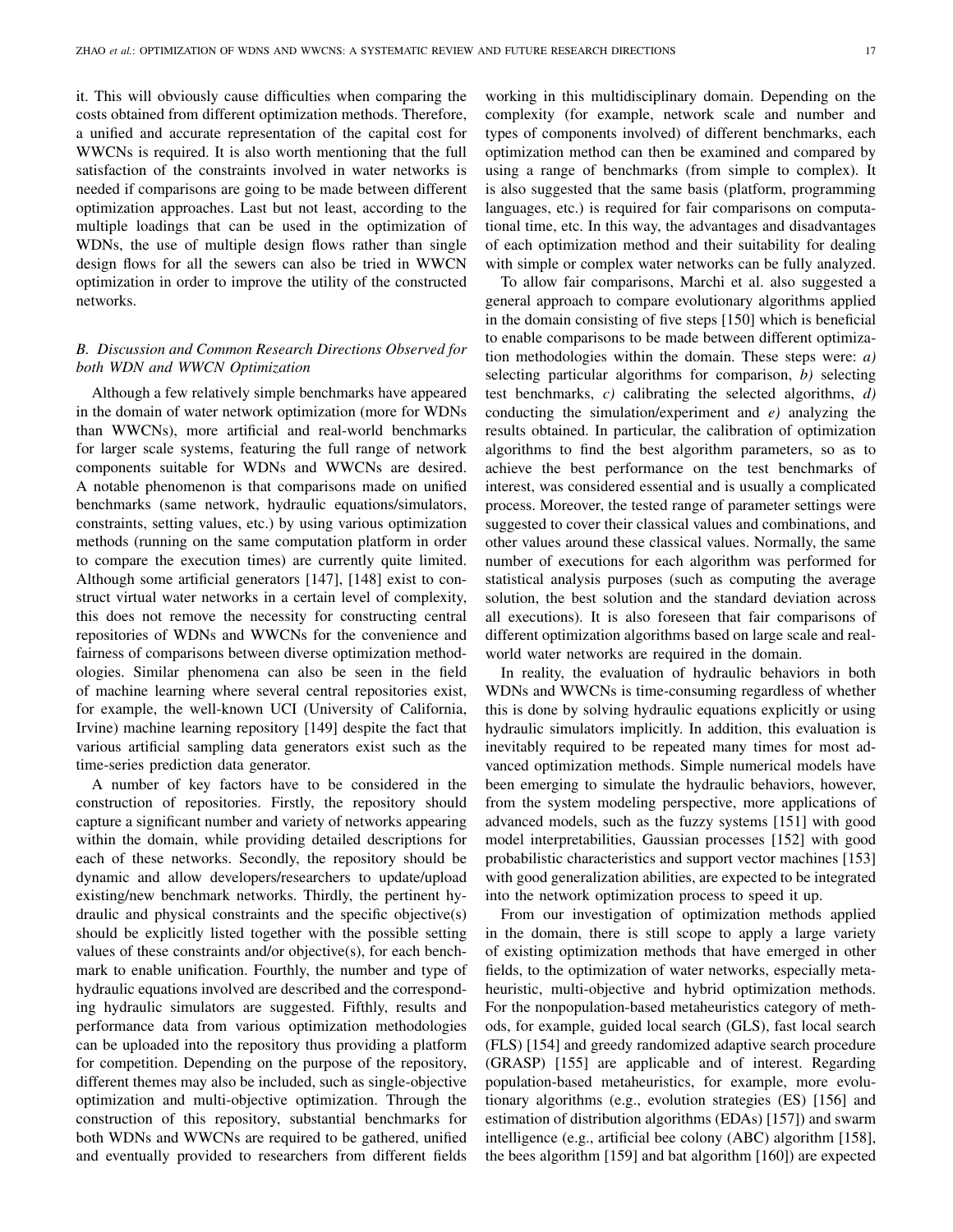to be further investigated in the domain. Alternatively, most metaheuristic optimization methods applied in this domain are more or less based on their primitive prototypes, while their extensive modifications and recent revisions, such as those from the general evolutionary computation subject, require further research. On this aspect, it is also worth mentioning that a general review for EAs used in the broad field of water resources systems (such as model calibration, water distribution systems, groundwater management, river-basin planning and management) was recently performed to address some key issues (e.g., optimization problem understanding and formulation) and common challenges being faced in the field (e.g., algorithm performance and actual decision-making process in complex and uncertain contexts) [161].

Moreover, more optimization methods developed by hybridizing the previously mentioned categories of optimization methods (methods between several categories and/or within one category) will certainly be developed in the future to unite the advantages and alleviate the disadvantages of existing methods when applied in water network optimization, while also considering the respective network characteristics for WDNs and WWCNs. It is very important to analyze and consider the specific characteristics of the problem of interest, as overall there is a tradeoff between the generality and individuality for a given optimization method being applied to solve the problem. This tradeoff is considered to have corresponding influence on the resultant performance. The more generically (directly) one applies an optimization method to the problem, the worse it performs. In other words, the performance of an optimization method will undoubtedly be improved by considering the specifics of the problem. This is even true for a generic optimization method such as GAs, where the performance of applying it directly to water network optimization can be worse than also considering the specific network characteristics (an example is to consider part of network constraints for the generation of high-quality trial solutions during the optimization process, rather than penalizing infeasible solutions as discussed before). Furthermore, as the current multi-objective optimization methods applied in the domain are mainly derived from evolutionary algorithms, of which the NSGA-II and SPEA2 are the two well-known representatives. However, others such as those derived from mathematical programming [162] and swarm intelligence (e.g., multi-objective ACO [163]) can also be investigated and/or developed for the multi-objective optimization of water networks.

There is also a challenging and active research area about many-objective optimization problems (where more than three objectives are involved which can be common for the optimization of water networks). The popular Pareto-based approaches have been revealed to have significant shortcomings, such as the deterioration of solution diversities and poor convergence rate due to the reduced Pareto-based selection pressure as a result of excessive non-dominated solutions in each population [164], [165]. Researchers have therefore proposed a number of techniques for tackling these issues, such as incorporating *a priori* or *interactive* ideas to narrow down the Pareto-optimal solutions around the preferred solutions [166]. Recently, Giagkiozis and Fleming [165] also provided theoretical results on using decomposition-based approaches over Pareto-based (where both employ *a posteriori* approaches) for many-objective optimization problems from the probabilistic perspective. The application and/or development of these sorts of new techniques are expected to be further studied within both WDN and WWCN optimization, given that more objectives/constraints are involved in domain.

Although extensive academic research has been carried out in the domain, available software modules, such as the optimal design module within KYPipe [23], for designing water networks by employing advanced optimization techniques are limited. Part of the reason can be attributed to the existing gap between academic interest and industry requirements. The research undertaken is sometimes more focused on relatively small and simplified benchmark networks, while actual water networks are usually large, dynamic/evolving and complex to address. Other factors such as the socio-organizational and political issues (e.g., willingness of using advanced software), stability, simplicity and user friendly interface of the software, compatibility with the existing systems of water utilities and lack of financial support could also affect developing exclusive software in the domain. Due to the rising awareness and importance of the domain to modern urban life, it is anticipated that more commercial software will emerge.

Due to the complex characteristics of water networks, it is anticipated that the network optimization will be dominated by metaheuristic related methods. However, few metaheuristics like HS were originally proposed for water network optimization. It is also noted that, recently, critical comments regarding the usefulness of some recently developed metaheuristics have been seen in the field, where the key argument is about contribution (sometimes being considered as slightly varied from earlier developed metaheuristics or proposed concepts) to the metaheuristic research community [167], [168]. Specifically, for the criticism regarding the HS algorithm, it is claimed equivalent to evolution strategies (ES) by Weyland [168]. Geem as the original author of HS also made a rebuttal, arguing the differences between HS and ES (e.g., algorithms structure and mechanism, characteristics of the problems being targeted, similarity and uniqueness of general metaheuristic algorithms, applicability of a method rather than novelty) [169]. Moreover, besides its wide application in water resource management, HS is becoming popular in other research fields such as steel, electronics, mechanics, telecommunication, medicine, control, power and energy [170], [171]. In addition, HS itself as a global metaheuristic optimizer has also attracted a lot of interest in recent years [172], [173]. Although some levels of equivalencies might (potentially) exist between different metaheuristic methods, it would be useful to discover and understand the underlying ideas being adopted to deal with the well-known exploitation/intensification and exploration/diversification abilities, in order to balance the convergence and the solution quality of an optimization algorithm.

It is therefore expected that more emerging computational paradigms will originate from this domain with improved computational efficiency and solution optimality, meanwhile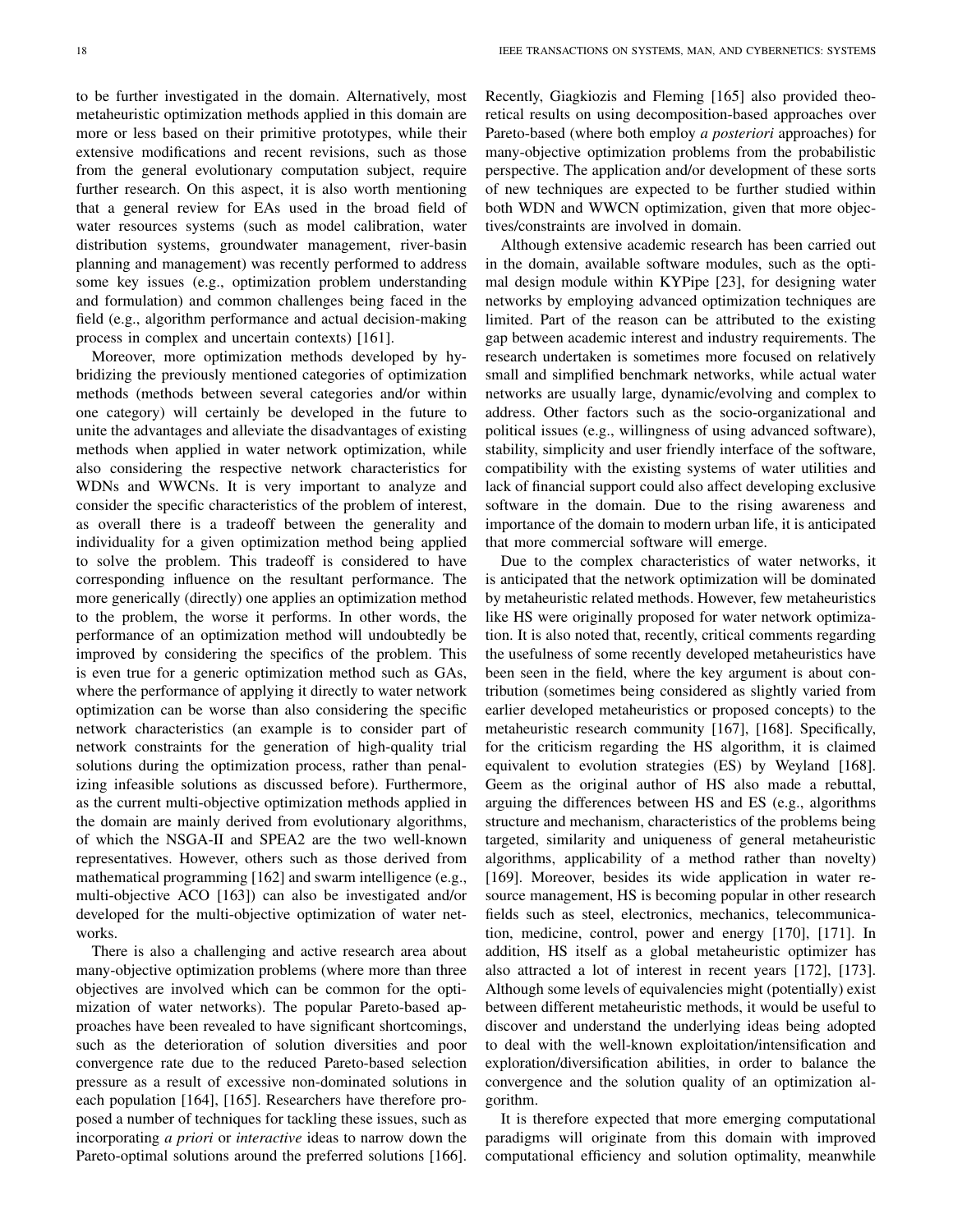strengthening the subject of computational intelligence. Generally, the most important stage for developing a metaheuristic algorithm is to observe the interesting behavior/phenomenon in the universe (such as those from biology), and then imitate the internal mechanism that underpins this phenomenon in order to artificially simulate such a phenomenon. This behavior/phenomenon can then be examined to ensure that, after some transformations, it corresponds to the objective of the optimization algorithm (normally formulating the objective as to the minimization and maximization of some indexes). It is therefore vital to capture the key factors that form the internal mechanism determining the phenomenon. These "key factors" can be defined as a minimum set of factors, in which the neglect of any one factor can significantly affect the performance of the observed phenomenon. For instance, the phenomenon of human evolution is explained by the mechanism of natural selection in Darwinism which is mimicked by using several evolving operators as the key factors in GAs. In HS, the phenomenon of the improvisation process of musicians with the associated mechanism is mimicked by a set of pertinent operations on harmonies. Therefore, expert knowledge from the field is important in discovering these key factors. To this end, another research topic is to improve the imperfect/unreasonable aspects of the mechanism that governs a metaheuristic optimization method or to add new mechanisms into the existing mechanism, in order to obtain better algorithm performance. This is reasonable as the biologies and artificial processes continue evolving or upgrading and their present mechanism being imitated is obviously not the best from the temporal perspective. Finally, no matter what type of metaheuristics that will be developed, a special focus should always be placed on the abilities of exploitation/intensification and exploration/diversification.

# VI. CONCLUSION

This paper has investigated network optimization of potable water distribution networks (WDNs) and wastewater collection networks (WWCNs). Both of these types of water networks were conceptually and functionally introduced in this paper together with illustrative benchmarks. The cost function and constraints for each type of network were then separately formulated and explained, in a way that helps clarify the understanding of the problem and facilitates the optimization tasks that are to be considered. The optimization methodologies together with their rationales for use within both types of water networks were then systematically described and analyzed from traditional approaches through to the state-ofthe-art. Engagement with the optimization of WWCNs has been found to be somewhat lacking in the domain compared to the more common WDNs, especially in the use of advanced optimization approaches such as metaheuristics and multiobjective optimization. More discussions of current trends and potential future research directions were then given. On the one hand, several critical aspects were identified and discussed for WDNs and WWCNs respectively, for instance, the popularity of using common and distinct optimization methods between WDNs and WWCNs due to their different network

characteristics, the suggestions for using deterministic methods and/or heuristic methods in combination with decomposition approaches for WDN optimization, the different complexities of objective functions for WDNs and WWCNs and the corresponding suggestions, etc. On the other hand, common opportunities for the optimization of both WDNs and WWCNs were also identified, for instance, the construction of central repositories considering a number of critical points for fair comparison and research purposes, the investigation of more advanced system modeling techniques for the replication of hydraulics to save network optimization times, the high level guidance and suggestions for the development of new effective and efficient metaheuristic optimization methodologies, etc.

The paper is not intended to provide a completely exhaustive review of optimization methods, but to reflect on current developments and the state-of-the-art technologies being examined in the water network optimization domain, as well as gaps related to common optimization methodologies. As a matter of fact, this is an application area currently not fully considered in the artificial intelligence field, especially within the computational intelligence subject. Apart from researchers from the field of water and environmental management, more researchers from the artificial intelligence field are expected to be working on water network optimization in the future, as important challenges begin to emerge related to the aging/degradation of water networks (some of which date back to the Victorian period), the expansion of urban areas and cities, and the environmental and healthy considerations (including strengthening of the water regulatory framework).

## **ACKNOWLEDGMENT**

The authors would like to thank the Editors and the reviewers for their most constructive comments and suggestions to improve the quality of the paper.

#### **REFERENCES**

- [1] M. Cunha and L. Ribeiro, "Tabu search algorithms for water network optimization," *Eur. J. Oper. Res.*, vol. 157, no. 3, pp. 746–758, Sep. 2004.
- [2] H. M. V. Samani and A. Mottaghi, "Optimization of water distribution networks using integer linear programming," *J. Hydraul. Eng.*, vol. 132, no. 5, pp. 501–509, May 2006.
- [3] S. Atkinson, R. Farmani, F. A. Memon, and D. Butler, "Reliability indicators for water distribution system design: Comparison," *J. Water Resour. Plann. Manage.*, vol. 140, no. 2, pp. 160–168, Feb. 2014.
- [4] A. Gupta, S. L. Mehndiratta, and P. Khanna, "Gravity wastewater collection systems optimization," *J. Environ. Eng.*, vol. 109, no. 5, pp. 1195–1209, Oct. 1983.
- [5] *New Mexico Wastewater Systems Operator Certification Study Manual*. Santa Fe, New Mexico, USA: Utility Operators Certification Program, Surface Water Quality Bureau, New Mexico Environment Department (NMED), Nov. 2007.
- [6] P. K. Swamee and A. K. Sharma, "Optimal design of a sewer line using linear programming," *Appl. Math. Modell.*, vol. 37, no. 6, pp. 4430–4439, Mar. 2013.
- [7] Thames Tideway Tunnels Ltd, "Thames Tideway Tunnel-Creating a cleaner, healthier River Thames," accessed July 20, 2015. [Online]. Available: http://www.thamestidewaytunnel.co.uk/
- [8] R. Farmani, G. Walters, and D. Savic, "Evolutionary multi-objective optimization of the design and operation of water distribution network: total cost vs. reliability vs. water quality," *J. Hydroinf.*, vol. 8, no. 3, pp. 165–179, 2006.
- [9] B. Coelho and A. Andrade-Campos, "Efficiency achievement in water supply systems–a review," *Renewable Sustainable Energy Rev.*, vol. 30, pp. 59–84, Feb. 2014.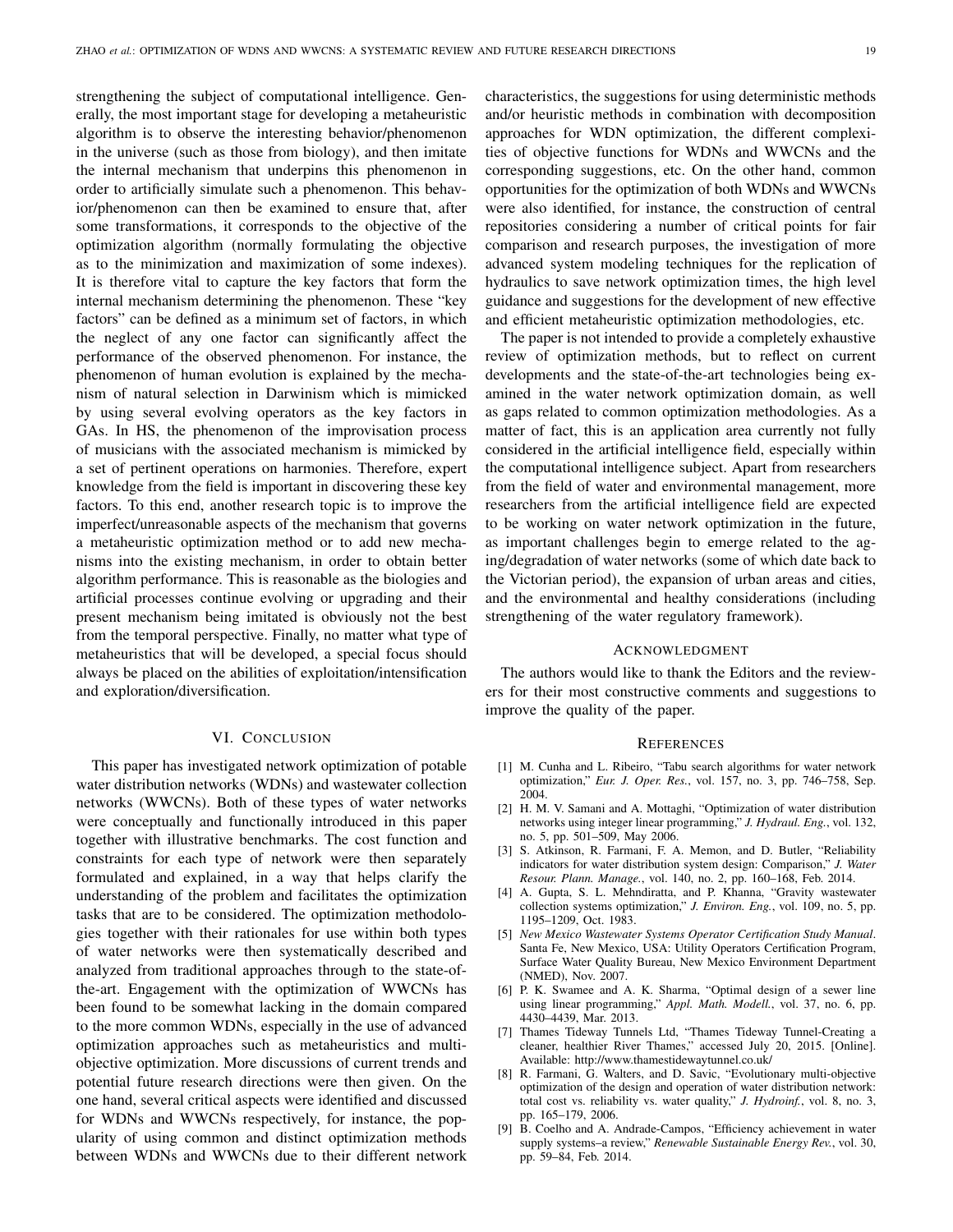- [10] R. Field and D. Sullivan, *Wet-weather flow in the urban watershed: technology and management*. CRC Press, 2010.
- [11] City of Henderson, NV, "Utility services: Water and sewer laterals," accessed July 20, 2015. [Online]. Available: http://www.cityofhenderson.com/utility-services/customer-carecenter/water-and-sewer-laterals
- [12] E. Todini, "Looped water distribution networks design using a resilience index based heuristic approach," *Urban Water*, vol. 2, no. 2, pp. 115–122, Jun. 2000.
- [13] T. M. Walski, E. Downey Brill, Jr., J. Gessler, I. C. Goulter, R. M. Jeppson, K. Lansey, H.-L. Lee, J. C. Liebman, L. Mays, D. R. Morgan, and L. Ormsbee, "Battle of the network models: Epilogue," *J. Water Resour. Plann. Manage.*, vol. 113, no. 2, pp. 191–203, Mar. 1987.
- [14] E. Alperovits and U. Shamir, "Design of optimal water distribution systems," *Water Resour. Res.*, vol. 13, no. 6, pp. 885–900, Dec. 1977.
- [15] O. Fujiwara and D. B. Khang, "A two-phase decomposition method for optimal design of looped water distribution networks," *Water Resour. Res.*, vol. 26, no. 4, pp. 539–549, Apr. 1990.
- [16] J. C. Schaake and D. Lai, *Linear programming and dynamic programming applications to water distribution network design*, ser. Report 116. MIT Hydrodynamics Laboratory, 1969.
- [17] J. Gessler, "Pipe network optimization by enumeration," in *Proc. Comput. Appl. Water Resour.* New York, USA: ASCE, 1985, pp. 572–581.
- [18] G. Li and R. G. S. Matthew, "New approach for optimization of urban drainage systems," *J. Environ. Eng.*, vol. 116, no. 5, pp. 927–944, Sep. 1990.
- [19] L. A. Rossman, *EPANET 2: users manual*. Cincinnati, OH: National Risk Management Research Laboratory, Office of Research and Development, US Environmental Protection Agency, 2000.
- [20] Innovyze, "Water distribution modeling and management– InfoWorks WS," accessed July 20, 2015. [Online]. Available: http://www.innovyze.com/products/infoworks\_ws/
- [21] Rehm Software, "Program CROSS," accessed July 20, 2015. [Online]. Available: http://www.rehm.de/produkte/WaterPac/Cross/Default.aspx
- [22] Tahoe Design Software, "HYDROFLO<sup>TM</sup> 2.1 piping system design software for windows<sup>TM</sup>," accessed July 20, 2015. [Online]. Available: http://www.tahoesoft.com/html/hydroflo.htm
- [23] KYPipe LLC, "Pipe2012: Kypipe overview," accessed July 20, 2015. [Online]. Available: http://kypipe.com/kypipe
- [24] S. Alvisi and M. Franchini, "A procedure for the design of district metered areas in water distribution systems," *Procedia Eng.*, vol. 70, pp. 41–50, 2014.
- [25] Dwr Cymru Welsh Water, "What is a Combined Sewer Overflow?" accessed July 20, 2015. [Online]. Available: https://www.dwrcymru.co.uk/\_library/leaflets\_publications\_english /combined\_sewer\_overflow.pdf
- [26] D. Strifling, "Sanitary sewer overflows: Past, present, and future regulation," *Marquette Law Rev.*, vol. 87, pp. 225–252, 2003.
- [27] L. W. Mays, *Stormwater collection systems design handbook*. McGraw-Hill New York, 2001.
- [28] Water Environment Research Foundation (WERF), "Fact sheet C1– Gravity sewer systems," accessed July 20, 2015. [Online]. Available: www.werf.org/c/DecentralizedCost/C1 Gravity Sewers.aspx
- [29] L. W. Mays and H. G. Wenzel, "Optimal design of multilevel branching sewer systems," *Water Resour. Res.*, vol. 12, no. 5, pp. 913–917, Oct. 1976.
- [30] L. A. Rossman, *Storm water management model user's manual, version 5.0*. Cincinnati, OH: National Risk Management Research Laboratory, Office of Research and Development, US Environmental Protection Agency, 2010.
- [31] A. D. Corte and K. Sörensen, "Optimisation of gravity-fed water distribution network design: A critical review," *Eur. J. Oper. Res.*, vol. 228, no. 1, pp. 1–10, Jul. 2013.
- [32] T. Haktanır and M. Ardıçlıoğlu, "Numerical modeling of Darcy-Weisbach friction factor and branching pipes problem," *Adv. Eng. Software*, vol. 35, no. 12, pp. 773–779, Dec. 2004.
- [33] Z. S. Kapelan, D. A. Savic, and G. A. Walters, "Multiobjective design of water distribution systems under uncertainty," *Water Resour. Res.*, vol. 41, no. 11, p. W11407, Nov. 2005.
- [34] W. Kurek and A. Ostfeld, "Multi-objective optimization of water quality, pumps operation, and storage sizing of water distribution systems," *J. Environ. Manage.*, vol. 115, pp. 189–197, Jan. 2013.
- [35] R. Guercio and Z. Xu, "Linearized optimization model for reliabilitybased design of water systems," *J. Hydraul. Eng.*, vol. 123, no. 11, pp. 1020–1026, Nov. 1997.
- [36] R. Farmani, G. A. Walters, and D. A. Savic, "Trade-off between total cost and reliability for Anytown water distribution network," *J. Water Resour. Plann. Manage.*, vol. 131, no. 3, pp. 161–171, May 2005.
- [37] D. F. Yates, A. B. Templeman, and T. B. Boffey, "The computational complexity of the problem of determining least capital cost designs for water supply networks," *Eng. Optim.*, vol. 7, no. 2, pp. 143–155, 1984.
- [38] M. Cavazzuti, "Deterministic optimization," in *Optimization Methods*. Springer Berlin Heidelberg, 2013, pp. 77–102.
- [39] C. R. Suribabu, "Heuristic-based pipe dimensioning model for water distribution networks," *J. Pipeline Syst. Eng. Pract.*, vol. 3, no. 4, pp. 115–124, Nov. 2012.
- [40] V. V. Sonak and P. R. Bhave, "Global optimum tree solution for singlesource looped water distribution networks subjected to a single loading pattern," *Water Resour. Res.*, vol. 29, no. 7, pp. 2437–2443, Jul. 1993.
- [41] T. Liang, "Design conduit system by dynamic programming," *J. Hydraul. Div.*, vol. 97, no. 3, pp. 383–393, Mar. 1971.
- [42] T. Liang, K.-P. Yang, and I.-P. Wu, "WRRCTR No. 83 Dynamic programming optimization: A water distribution system design," Water Resour. Res. Center, University of Hawaii at Manoa, Tech. Rep., 1974.
- [43] K. E. Lansey and L. W. Mays, "Optimization model for water distribution system design," *J. Hydraul. Eng.*, vol. 115, no. 10, pp. 1401–1418, Oct. 1989.
- [44] N. Duan, L. W. Mays, and K. E. Lansey, "Optimal reliability-based design of pumping and distribution systems," *J. Hydraul. Eng.*, vol. 116, no. 2, pp. 249–268, Feb. 1990.
- [45] J. B. Martínez, "Discussion of "optimization of water distribution networks using integer linear programming" by Hossein M. V. Samani and Alireza Mottaghi," *J. Hydraul. Eng.*, vol. 134, no. 7, pp. 1023– 1024, Jul. 2008.
- [46] D. Savic and M. da Conceição Cunha, "Discussion of "optimization of water distribution networks using integer and linear programming" by Hossein M. V. Samani and Alireza Mottaghi," *J. Hydraul. Eng.*, vol. 134, no. 7, pp. 1024–1025, Jul. 2008.
- [47] C. Blum and A. Roli, "Metaheuristics in combinatorial optimization: Overview and conceptual comparison," *ACM Comput. Surv.*, vol. 35, no. 3, pp. 268–308, Sep. 2003.
- [48] M. d. C. Cunha and J. Sousa, "Water distribution network design optimization: simulated annealing approach," *J. Water Resour. Plann. Manage.*, vol. 125, no. 4, pp. 215–221, Jul. 1999.
- [49] F. Glover and M. Laguna, "Tabu search," in *Handbook of Combinatorial Optimization*, D.-Z. Du and P. M. Pardalos, Eds. Springer US, 1999, pp. 2093–2229.
- [50] H. Beigy and M. R. Meybodi, "Cellular learning automata with multiple learning automata in each cell and its applications," *IEEE Trans. Syst., Man, Cybern. B, Cybern.*, vol. 40, no. 1, pp. 54–65, Feb. 2010.
- [51] E. Keedwell and S.-T. Khu, "Novel cellular automata approach to optimal water distribution network design," *J. Comput. Civil Eng.*, vol. 20, no. 1, pp. 49–56, Jan. 2006.
- [52] A. De Corte and K. Sörensen, "An iterated local search algorithm for water distribution network design optimisation," University of Antwerp, Faculty of Applied Economics, Working Papers, 2014.
- [53] Q. Nguyen, "Variable neighborhood search for water distribution network design problem," Master's thesis, the Software Engineering Department, University of Science, Vietnam National University - Ho Chi Minh, September 2014.
- [54] A. R. Simpson, G. C. Dandy, and L. J. Murphy, "Genetic algorithms compared to other techniques for pipe optimization," *J. Water Resour. Plann. Manage.*, vol. 120, no. 4, pp. 423–443, Jul. 1994.
- [55] F. Zheng, A. C. Zecchin, A. R. Simpson, and M. F. Lambert, "Noncrossover dither creeping mutation-based genetic algorithm for pipe network optimization," *J. Water Resour. Plann. Manage.*, vol. 140, no. 4, pp. 553–557, Apr. 2014.
- [56] W. Bi, G. C. Dandy, and H. R. Maier, "Improved genetic algorithm optimization of water distribution system design by incorporating domain knowledge," *Environ. Modell. Softw.*, to be published, 2014.
- [57] J. W. Nicklow, P. M. Reed, D. Savic, T. Dessalegne, L. Harrell, A. Chan-Hilton, M. Karamouz, B. Minsker, A. Ostfeld, A. Singh, and E. Zechman, "State of the art for genetic algorithms and beyond in water resources planning and management," *J. Water Resour. Plann. Manage.*, vol. 136, no. 4, pp. 412–432, Jul. 2010.
- [58] M. Dorigo, M. Birattari, and T. Stützle, "Ant colony optimization," *IEEE Comput. Intell. Mag.*, vol. 1, no. 4, pp. 28–39, Nov. 2006.
- [59] H. R. Maier, A. R. Simpson, A. C. Zecchin, W. K. Foong, K. Y. Phang, H. Y. Seah, and C. L. Tan, "Ant colony optimization for design of water distribution systems," *J. Water Resour. Plann. Manage.*, vol. 129, no. 3, pp. 200–209, May 2003.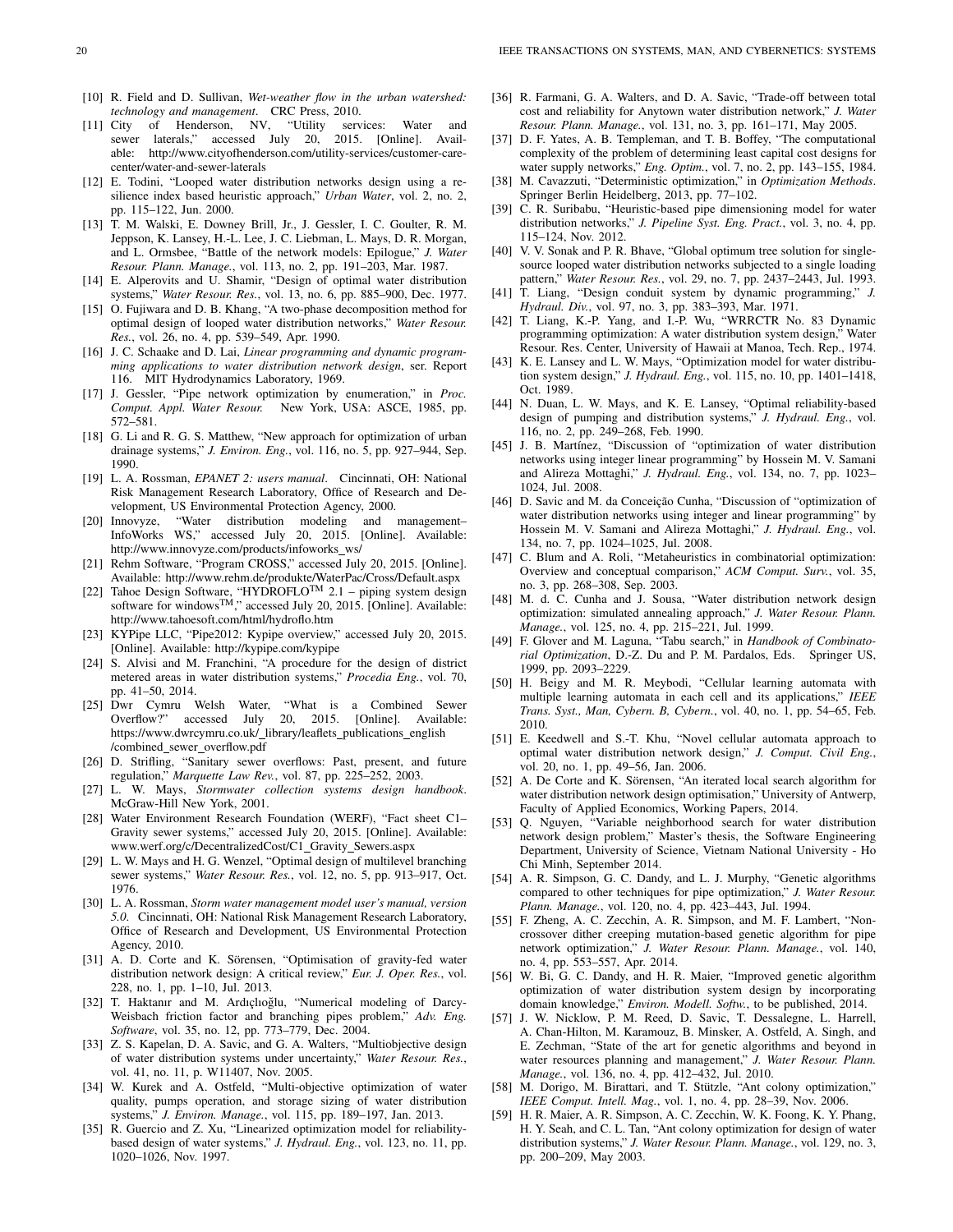- [60] A. C. Zecchin, H. R. Maier, A. R. Simpson, M. Leonard, and J. B. Nixon, "Ant colony optimization applied to water distribution system design: Comparative study of five algorithms," *J. Water Resour. Plann. Manage.*, vol. 133, no. 1, pp. 87–92, Jan. 2007.
- [61] Y. Valle, G. K. Venayagamoorthy, S. Mohagheghi, J.-C. Hernandez, and R. G. Harley, "Particle swarm optimization: Basic concepts, variants and applications in power systems," *IEEE Trans. Evol. Comput.*, vol. 12, no. 2, pp. 171–195, Apr. 2008.
- [62] C. R. Suribabu and T. R. Neelakantan, "Design of water distribution networks using particle swarm optimization," *Urban Water J.*, vol. 3, no. 2, pp. 111–120, 2006.
- [63] J. C. Bansal and K. Deep, "Optimal design of water distribution networks via particle swarm optimization," in *Proc. IEEE Int. Adv. Comput. Conf.*, Mar. 2009, pp. 1314–1316.
- [64] R. Storn and K. Price, "Differential evolution a simple and efficient heuristic for global optimization over continuous spaces," *J. Global Optim.*, vol. 11, no. 4, pp. 341–359, Dec. 1997.
- [65] C. R. Suribabu, "Differential evolution algorithm for optimal design of water distribution networks," *J. Hydroinf.*, vol. 12, no. 1, pp. 66–82, 2010.
- [66] F. Zheng, A. C. Zecchin, and A. R. Simpson, "Self-adaptive differential evolution algorithm applied to water distribution system optimization," *J. Comput. Civil Eng.*, vol. 27, no. 2, pp. 148–158, Mar. 2013.
- [67] Z. W. Geem, J. H. Kim, and G. V. Loganathan, "A new heuristic optimization algorithm: Harmony search," *Simul.*, vol. 76, no. 2, pp. 60–68, Feb. 2001.
- [68] Z. Geem and Y. Cho, "Optimal design of water distribution networks using parameter-setting-free harmony search for two major parameters," *J. Water Resour. Plann. Manage.*, vol. 137, no. 4, pp. 377–380, Jul. 2011.
- [69] M. Eusuff, K. Lansey, and F. Pasha, "Shuffled frog-leaping algorithm: a memetic meta-heuristic for discrete optimization," *Eng. Optim.*, vol. 38, no. 2, pp. 129–154, Mar. 2006.
- [70] M. M. Eusuff and K. E. Lansey, "Optimization of water distribution network design using the shuffled frog leaping algorithm," *J. Water Resour. Plann. Manage.*, vol. 129, no. 3, pp. 210–225, May 2003.
- [71] R. Baños, C. Gil, J. Reca, and F. G. Montoya, "A memetic algorithm applied to the design of water distribution networks," *Appl. Soft Comput.*, vol. 10, no. 1, pp. 261–266, Jan. 2010.
- [72] M.-D. Lin, Y.-H. Liu, G.-F. Liu, and C.-W. Chu, "Scatter search heuristic for least-cost design of water distribution networks," *Eng. Optim.*, vol. 39, no. 7, pp. 857–876, 2007.
- [73] C.-W. Chu, M.-D. Lin, G.-F. Liu, and Y.-H. Sung, "Application of immune algorithms on solving minimum-cost problem of water distribution network," *Math. Comput. Modell.*, vol. 48, no. 11-12, pp. 1888–1900, Dec. 2008.
- [74] S. Mohan and K. S. Jinesh Babu, "Optimal water distribution network design with honey-bee mating optimization," *J. Comput. Civil Eng.*, vol. 24, no. 1, pp. 117–126, Jan. 2010.
- [75] M.-D. Lin, C.-W. Chu, G.-F. Liu, Z.-H. Wu, and S.-F. Yeh, "Application of evolutionary computing on least-cost water distribution network designs," in *Proc. 2009 IEEE Int. Conf. Ind. Eng. Eng. Manage.*, Dec. 2009, pp. 375–379.
- [76] R. Rubinstein, "The cross-entropy method for combinatorial and continuous optimization," *Method. Comput. Appl. Probab.*, vol. 1, no. 2, pp. 127–190, Sep. 1999.
- [77] A. Shibu and M. J. Reddy, "Least cost design of water distribution network by cross entropy optimization," in *Proc. IEEE 2011 World Congr. Inf. Commun. Technol.*, Dec. 2011, pp. 302–306.
- [78] A. Shibu and M. Janga Reddy, "Reliability-based optimal design of water distribution networks under uncertain demands using crossentropy method," *ISH J. Hydraul. Eng.*, vol. 18, no. 3, pp. 258–268, 2012.
- [79] L. Perelman and A. Ostfeld, "Topological clustering for water distribution systems analysis," *Environ. Modell. Softw.*, vol. 26, no. 7, pp. 969–972, Jul. 2011.
- [80] M. S. Kadu, R. Gupta, and P. R. Bhave, "Optimal design of water networks using a modified genetic algorithm with reduction in search space," *J. Water Resour. Plann. Manage.*, vol. 134, no. 2, pp. 147–160, Mar. 2008.
- [81] F. Zheng, A. R. Simpson, and A. C. Zecchin, "A combined NLPdifferential evolution algorithm approach for the optimization of looped water distribution systems," *Water Resour. Res.*, vol. 47, no. 8, p. W08531, Aug. 2011.
- [82] J. W. Deuerlein, "Decomposition model of a general water supply network graph," *J. Hydraul. Eng.*, vol. 134, no. 6, pp. 822–832, Jun. 2008.
- [83] F. Zheng, A. R. Simpson, and A. C. Zecchin, "Coupled binary linear programming–differential evolution algorithm approach for water distribution system optimization," *J. Water Resour. Plann. Manage.*, vol. 140, no. 5, pp. 585–597, May 2014.
- [84] ——, "A decomposition and multistage optimization approach applied to the optimization of water distribution systems with multiple supply sources," *Water Resour. Res.*, vol. 49, no. 1, pp. 380–399, Jan. 2013.
- [85] F. Zheng, A. R. Simpson, A. C. Zecchin, and J. W. Deuerlein, "A graph decomposition-based approach for water distribution network optimization," *Water Resour. Res.*, vol. 49, no. 4, pp. 2093–2109, Apr. 2013.
- [86] K. Miettinen, *Nonlinear multiobjective optimization*. Springer US, 1999, vol. 12.
- [87] R. T. Marler and J. S. Arora, "Survey of multi-objective optimization methods for engineering," *Struct. Multidiscip. Optim.*, vol. 26, no. 6, pp. 369–395, Apr. 2004.
- [88] J. Andersson, "A survey of multiobjective optimization in engineering design," Department of Mechanical Engineering, Linköping University, Sweden, Tech. Rep., 2000.
- [89] C. M. Fonseca and P. J. Fleming, "Multiobjective optimization and multiple constraint handling with evolutionary algorithms–Part I: A unified formulation," *IEEE Trans. Syst., Man, Cybern. A, Syst. Humans*, vol. 28, no. 1, pp. 26–37, Jan. 1998.
- [90] C. Brizuela, "Applications of multi-objective evolutionary algorithms [book review]," *IEEE Comput. Intell. Mag.*, vol. 1, no. 1, pp. 43–44, Feb. 2006.
- [91] C. A. Coello Coello, "Evolutionary multi-objective optimization: a historical view of the field," *IEEE Comput. Intell. Mag.*, vol. 1, no. 1, pp. 28–36, Feb. 2006.
- [92] J. D. Schaffer, "Multiple objective optimization with vector evaluated genetic algorithms," in *Proc. First Int. Conf. Genet. Algorithms*. Hillsdale, NJ, USA: L. Erlbaum Associates Inc., 1985, pp. 93–100.
- [93] D. E. Goldberg, *Genetic algorithms in search, optimization, and machine learning*. Addison-Wesley Publishing Company, Inc., 1989.
- [94] C. M. Fonseca and P. J. Fleming, "Genetic algorithms for multiobjective optimization: Formulation, discussion and generalization," in *Proc. 5th Int. Conf. Genet. Algorithms*. San Francisco, CA, USA: Morgan Kaufmann Publishers Inc., 1993, pp. 416–423.
- [95] J. Horn, N. Nafpliotis, and D. E. Goldberg, "A niched pareto genetic algorithm for multiobjective optimization," in *Proc. First IEEE Conf. Evol. Comput., IEEE World Congr. Comput. Intell.*, Jun. 1994, pp. 82– 87, vol.1.
- [96] N. Srinivas and K. Deb, "Multiobjective optimization using nondominated sorting in genetic algorithms," *Evol. Comput.*, vol. 2, no. 3, pp. 221–248, 1994.
- [97] E. Zitzler and L. Thiele, "Multiobjective evolutionary algorithms: a comparative case study and the strength Pareto approach," *IEEE Trans. Evol. Comput.*, vol. 3, no. 4, pp. 257–271, Nov. 1999.
- [98] E. Zitzler, M. Laumanns, and L. Thiele, "SPEA2: Improving the strength Pareto evolutionary algorithm for multiobjective optimization," in *Evolutionary Methods for Design, Optimisation, and Control*. CIMNE, Barcelona, Spain, 2002, pp. 95–100.
- [99] K. Deb, A. Pratap, S. Agarwal, and T. Meyarivan, "A fast and elitist multiobjective genetic algorithm: NSGA-II," *IEEE Trans. Evol. Comput.*, vol. 6, no. 2, pp. 182–197, Apr. 2002.
- [100] D. W. Corne, J. D. Knowles, and M. J. Oates, "The Pareto envelopebased selection algorithm for multiobjective optimization," in *Parallel Problem Solving from Nature PPSN VI*, ser. Lect. Notes Comput. Sci. Springer Berlin, 2000, vol. 1917, pp. 839–848.
- [101] D. W. Corne, N. R. Jerram, J. D. Knowles, and M. J. Oates, "PESA-II: Region-based selection in evolutionary multiobjective optimization," in *Proc. Genet. Evol. Comput. Conf.* Morgan Kaufmann Publishers, 2001, pp. 283–290.
- [102] J. D. Knowles and D. W. Corne, "Approximating the nondominated front using the Pareto archived evolution strategy," *Evol. Comput.*, vol. 8, no. 2, pp. 149–172, Jun. 2000.
- [103] M. Erickson, A. Mayer, and J. Horn, "The niched Pareto genetic algorithm 2 applied to the design of groundwater remediation systems," in *Evol. Multi-Criterion Optim.*, ser. Lect. Notes Comput. Sci. Springer Berlin Heidelberg, 2001, vol. 1993, pp. 681–695.
- [104] E. Zitzler, "Evolutionary algorithms for multiobjective optimization: Methods and applications," Ph.D. dissertation, ETH Zürich, Switzerland, 1999.
- [105] T. D. Prasad and N.-S. Park, "Multiobjective genetic algorithms for design of water distribution networks," *J. Water Resour. Plann. Manage.*, vol. 130, no. 1, pp. 73–82, Jan. 2004.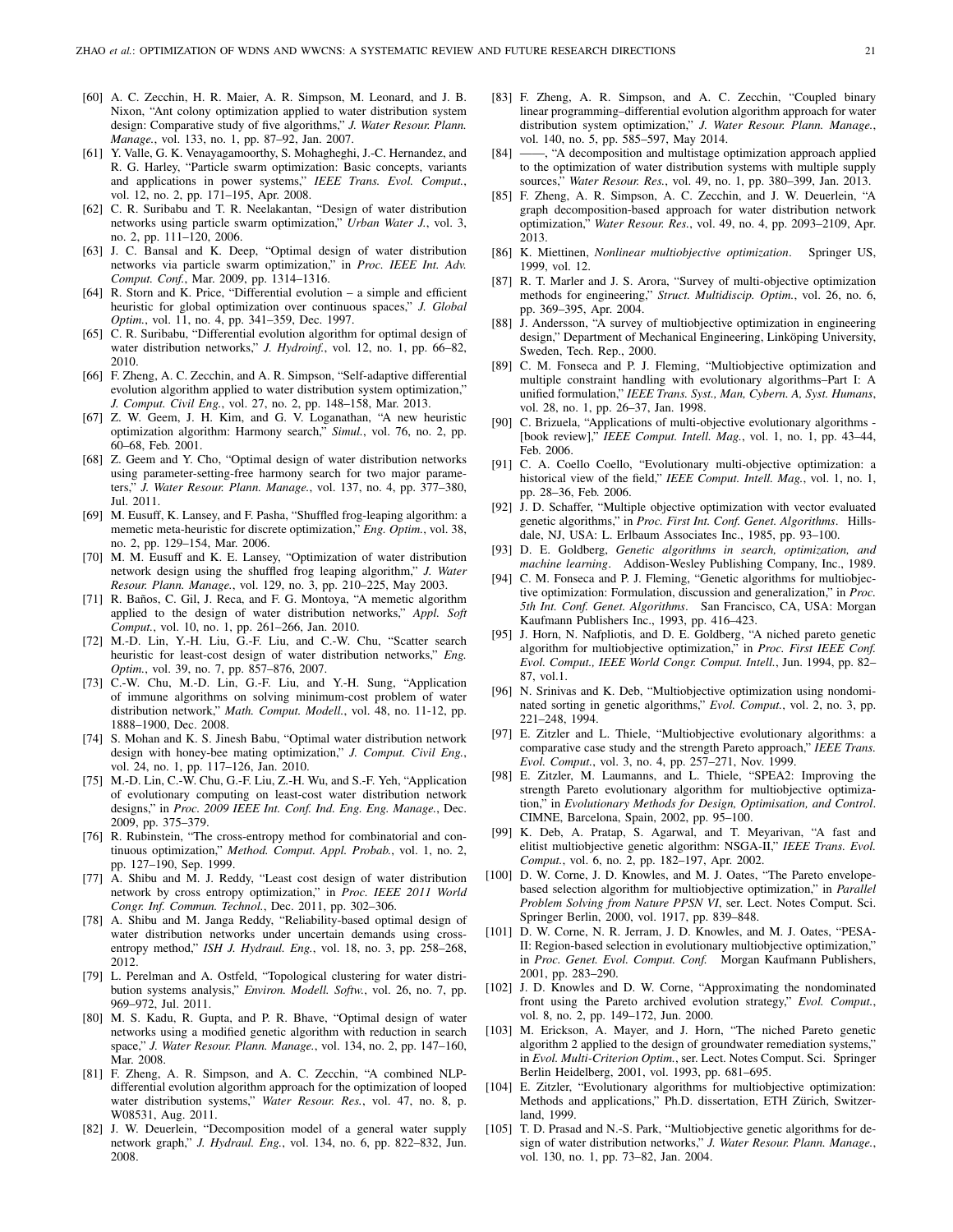- [107] M. Atiquzzaman, S.-Y. Liong, and X. Yu, "Alternative decision making in water distribution network with NSGA-II," *J. Water Resour. Plann. Manage.*, vol. 132, no. 2, pp. 122–126, Mar. 2006.
- [108] F. Zheng and A. Zecchin, "An efficient decomposition and dual-stage multi-objective optimization method for water distribution systems with multiple supply sources," *Environ. Modell. Softw.*, vol. 55, pp. 143–155, May 2014.
- [109] E. Creaco, M. Franchini, and T. M. Walski, "Accounting for phasing of construction within the design of water distribution networks," *J. Water Resour. Plann. Manage.*, vol. 140, no. 5, pp. 598–606, May 2014.
- [110] P. B. Cheung, L. F. R. Reis, K. T. M. Formiga, F. H. Chaudhry, and W. G. C. Ticona, "Multiobjective evolutionary algorithms applied to the rehabilitation of a water distribution system: A comparative study," in *Evol. Multi-Criterion Optim.*, ser. Lect. Notes Comput. Sci. Springer Berlin Heidelberg, 2003, vol. 2632, pp. 662–676.
- [111] R. Farmani, D. A. Savic, and G. A. Walters, "Evolutionary multiobjective optimization in water distribution network design," *Eng. Optim.*, vol. 37, no. 2, pp. 167–183, 2005.
- [112] I. Montalvo, J. Izquierdo, S. Schwarze, and R. Pérez-García, "Multiobjective particle swarm optimization applied to water distribution systems design: An approach with human interaction," *Math. Comput. Modell.*, vol. 52, no. 7-8, pp. 1219–1227, Oct. 2010.
- [113] L. Perelman, A. Ostfeld, and E. Salomons, "Cross entropy multiobjective optimization for water distribution systems design," *Water Resour. Res.*, vol. 44, no. 9, p. W09413, Sep. 2008.
- [114] D. Jung, D. Kang, J. H. Kim, and K. Lansey, "Robustness-based design of water distribution systems," *J. Water Resour. Plann. Manage.*, vol. 140, no. 11, p. 04014033, Nov. 2014.
- [115] G. Fu, Z. Kapelan, J. R. Kasprzyk, and P. Reed, "Optimal design of water distribution systems using many-objective visual analytics," *J. Water Resour. Plann. Manage.*, vol. 139, no. 6, pp. 624–633, Nov. 2013.
- [116] A. Haghighi, H. M. V. Samani, and Z. M. V. Samani, "GA-ILP method for optimization of water distribution networks," *Water Resour. Manage.*, vol. 25, no. 7, pp. 1791–1808, May. 2011.
- [117] "A hybrid genetic algorithm for the design of water distribution networks," *Eng. Appl. Artif. Intell.*, vol. 18, no. 4, pp. 461–472, 2005.
- [118] W. Bi and G. C. Dandy, "Optimization of water distribution systems using online retrained metamodels," *J. Water Resour. Plann. Manage.*, vol. 140, no. 11, p. 04014032, Nov. 2014.
- [119] A. Marchi, et al., "Battle of the water networks II," *J. Water Resour. Plann. and Manage.*, vol. 140, no. 7, p. 04014009, Jul. 2014.
- [120] S. W. Miles and J. P. Heaney, "Better than "optimal" method for designing drainage systems," *J. Water Resour. Plann. Manage.*, vol. 114, no. 5, pp. 477–499, Sep. 1988.
- [121] L. W. Mays and B. C. Yen, "Optimal cost design of branched sewer systems," *Water Resour. Res.*, vol. 11, no. 1, pp. 37–47, Feb. 1975.
- [122] D. P. Desher and P. K. Davis, "Designing sanitary sewers with microcomputers," *J. Environ. Eng.*, vol. 112, no. 6, pp. 993–1007, Dec. 1986.
- [123] A. A. Elimam, C. Charalambous, and F. H. Ghobrial, "Optimum design of large sewer networks," *J. Environ. Eng.*, vol. 115, no. 6, pp. 1171– 1190, Dec. 1989.
- [124] W.-X. Peng and R. Jia, "Improved genetic algorithms for optimal design of drainage systems," in *Proc. 8th Int. Conf. Control, Autom., Rob. Vision*, vol. 1, Dec. 2004, pp. 227–231.
- [125] V. Marchionni, N. Lopes, L. Mamouros, and D. Covas, "Modelling sewer systems costs with multiple linear regression," *Water Resour. Manage.*, pp. 4415–4431, Oct. 2014.
- [126] J. M. Gupta, P. Khanna, and S. K. Agarwal, "Optimal design of wastewater collection systems," *J. Environ. Eng. Div.*, vol. 102, no. 5, pp. 1029–1041, Sep./Oct. 1976.
- [127] P. K. Swamee, "Design of sewer line," *J. Environ. Eng.*, vol. 127, no. 9, pp. 776–781, Sep. 2001.
- [128] C. Charalambous and A. A. Elimam, "Heuristic design of sewer networks," *J. Environ. Eng.*, vol. 116, no. 6, pp. 1181–1199, Oct. 1990.
- [129] S.-F. Yeh, Y.-J. Chang, and M.-D. Lin, "Application of simulated annealing on least-cost design of sewer network," in *Proc. 2010 IEEE Int. Conf. Ind. Eng. Eng. Manage.*, Dec. 2010, pp. 390–394.
- [130] O. Karovic and L. W. Mays, "Sewer system design using simulated annealing in Excel," *Water Resour. Manage.*, pp. 1–15, 2014 (to be published).
- [131] A. Haghighi and A. E. Bakhshipour, "Deterministic integrated optimization model for sewage collection networks using tabu search," *J. Water Resour. Plann. Manage.*, vol. 141, no. 1, p. 04014045, Jan. 2015.
- [132] S.-F. Yeh, C.-W. Chu, Y.-J. Chang, and M.-D. Lin, "Applying tabu search and simulated annealing to the optimal design of sewer networks," *Eng. Optim.*, vol. 43, no. 2, pp. 159–174, 2011.
- [133] Y. Guo, G. A. Walters, S. T. Khu, and E. Keedwell, "A novel cellular automata based approach to storm sewer design," *Eng. Optim.*, vol. 39, no. 3, pp. 345–364, 2007.
- [134] M. H. Afshar, M. Shahidi, M. Rohani, and M. Sargolzaei, "Application of cellular automata to sewer network optimization problems," *Sci. Iran.*, vol. 18, no. 3, pp. 304–312, Jun. 2011.
- [135] M. H. Afshar, "Improving the efficiency of ant algorithms using adaptive refinement: Application to storm water network design," *Adv. Water Resour.*, vol. 29, no. 9, pp. 1371–1382, Sep. 2006.
- [136] ——, "Partially constrained ant colony optimization algorithm for the solution of constrained optimization problems: Application to storm water network design," *Adv. Water Resour.*, vol. 30, no. 4, pp. 954– 965, Apr. 2007.
- [137] M. H. Afshar and M. Rohani, "Optimal design of sewer networks using cellular automata-based hybrid methods: Discrete and continuous approaches," *Eng. Optim.*, vol. 44, no. 1, pp. 1–22, 2012.
- [138] L. Y. Liang, R. G. Thompson, and D. M. Young, "Designing wastewater collection systems using genetic algorithms," in *PRICAI 2000 Topics in Artif. Intell.*, ser. Lect. Notes Comput. Sci. Springer Berlin Heidelberg, 2000, vol. 1886, pp. 415–423.
- [139] M. H. Afshar, A. Afshar, M. A. Mariño, and A. A. S. Darbandi, "Hydrograph-based storm sewer design optimization by genetic algorithm," *Can. J. Civ. Eng.*, vol. 33, no. 3, pp. 319–325, 2006.
- [140] A. Haghighi and A. E. Bakhshipour, "Optimization of sewer networks using an adaptive genetic algorithm," *Water Resour. Manage.*, vol. 26, no. 12, pp. 3441–3456, Sep. 2012.
- [141] R. Moeini and M. H. Afshar, "Layout and size optimization of sanitary sewer network using intelligent ants," *Adv. Eng. Software*, vol. 51, pp. 49–62, Sep. 2012.
- [142] J. Izquierdo, I. Montalvo, R. Pérez, and V. S. Fuertes, "Design optimization of wastewater collection networks by PSO," *Comput. Math. Appl.*, vol. 56, no. 3, pp. 777–784, Aug. 2008.
- [143] Y. Guo, G. Walters, S.-T. Khu, and E. Keedwell, "Optimal design of sewer networks using hybrid cellular automata and genetic algorithm," in *Proc. Fifth IWA World Water Congr.*, 2006.
- [144] Y. Guo, E. Keedwell, G. Walters, and S.-T. Khu, "Hybridizing cellular automata principles and NSGAII for multi-objective design of urban water networks," in *Evol. Multi-Criterion Optim.*, ser. Lect. Notes Comput. Sci. Springer Berlin, 2007, vol. 4403, pp. 546–559.
- [145] Y. Guo, G. Walters, S.-T. Khu, and E. Keedwell, "Efficient multiobjective storm sewer design using cellular automata and genetic algorithm hybrid," *J. Water Resour. Plann. Manage.*, vol. 134, no. 6, pp. 511–515, Nov. 2008.
- [146] T.-C. Pan and J.-J. Kao, "GA-QP model to optimize sewer system design," *J. Environ. Eng.*, vol. 135, no. 1, pp. 17–24, Jan. 2009.
- [147] M. Möderl, R. Sitzenfrei, T. Fetz, E. Fleischhacker, and W. Rauch, "Systematic generation of virtual networks for water supply," *Water Resour. Res.*, vol. 47, no. 2, p. W02502, Feb. 2011.
- [148] A. De Corte and K. Sörensen, "Hydrogen: an artificial water distribution network generator," *Water Resour. Manage.*, vol. 28, no. 2, pp. 333–350, Jan. 2014.
- [149] K. Bache and M. Lichman, "UCI machine learning repository," University of California, Irvine, School of Information and Computer Sciences, accessed July 20, 2015. [Online]. Available: http://archive.ics.uci.edu/ml
- [150] A. Marchi, G. Dandy, A. Wilkins, and H. Rohrlach, "Methodology for comparing evolutionary algorithms for optimization of water distribution systems," *J. Water Resour. Plann. Manage.*, vol. 140, no. 1, pp. 22–31, Jan. 2014.
- [151] W. Zhao, Q. Niu, K. Li, and G. W. Irwin, "A hybrid learning method for constructing compact rule-based fuzzy models," *IEEE Trans. Cybern.*, vol. 43, no. 6, pp. 1807–1821, Dec. 2013.
- [152] M. Jadaliha, Y. Xu, J. Choi, N. S. Johnson, and W. Li, "Gaussian process regression for sensor networks under localization uncertainty," *IEEE Trans. Signal Process.*, vol. 61, no. 2, pp. 223–237, Jan. 2013.
- [153] G.-B. Huang, H. Zhou, X. Ding, and R. Zhang, "Extreme learning machine for regression and multiclass classification," *IEEE Trans. Syst., Man, Cybern. B, Cybern.*, vol. 42, no. 2, pp. 513–529, Apr. 2012.
- [154] C. Voudouris and E. P. K. Tsang, "Guided local search," in *Handbook of Metaheuristics*, ser. International Series in Operations Research & Management Science. Springer US, 2003, vol. 57, pp. 185–218.